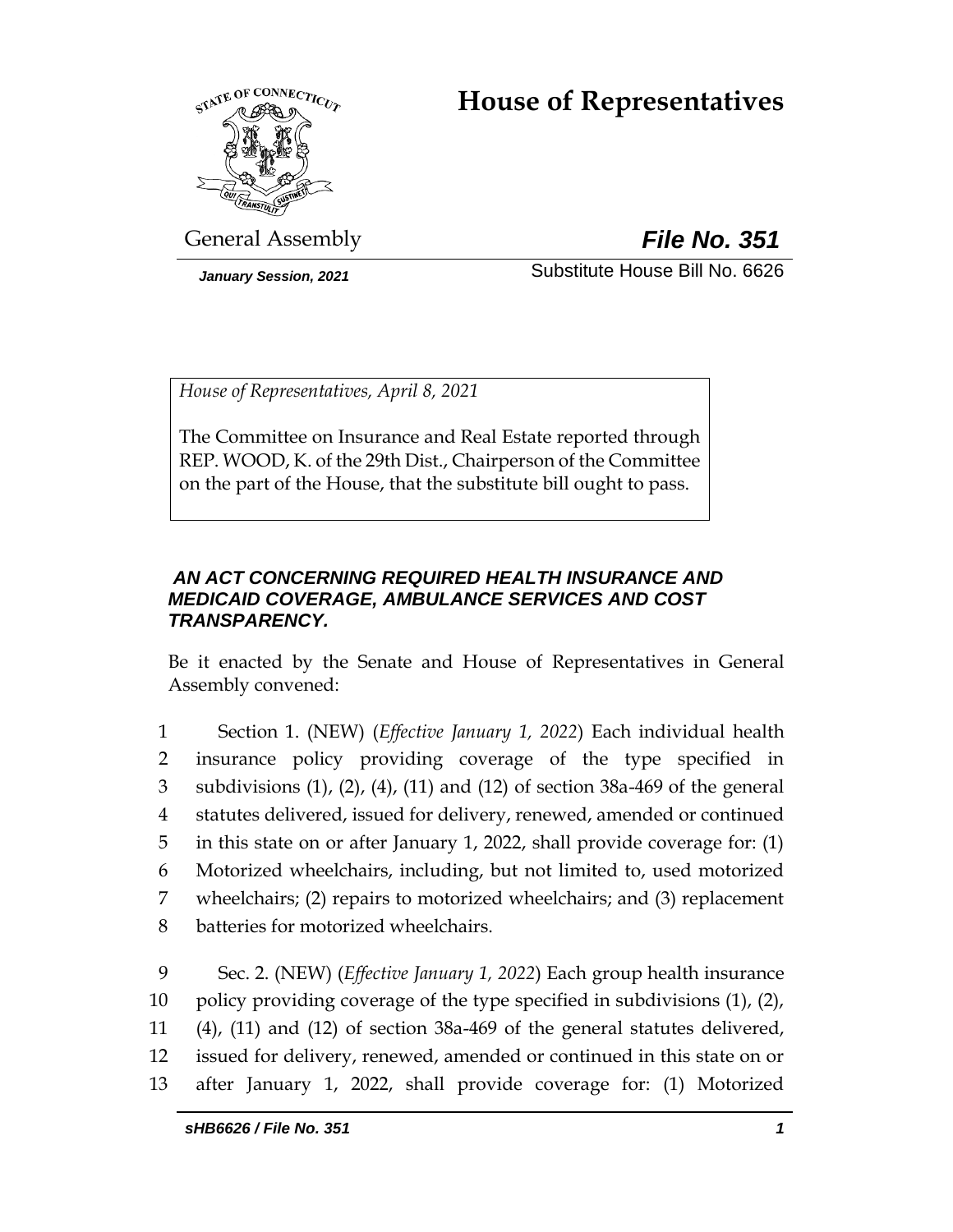wheelchairs, including, but not limited to, used motorized wheelchairs; (2) repairs to motorized wheelchairs; and (3) replacement batteries for

motorized wheelchairs.

 Sec. 3. (NEW) (*Effective January 1, 2022*) Each individual health insurance policy providing coverage of the type specified in subdivisions (1), (2), (4), (11) and (12) of section 38a-469 of the general statutes delivered, issued for delivery, renewed, amended or continued in this state on or after January 1, 2022, shall provide coverage for: (1) A unilateral cochlear implant, and unilateral cochlear implant surgery, for an insured who has been diagnosed with unilateral hearing loss; and (2) bilateral cochlear implants, and bilateral cochlear implant surgery, for an insured who has been diagnosed with bilateral hearing loss.

 Sec. 4. (NEW) (*Effective January 1, 2022*) Each group health insurance policy providing coverage of the type specified in subdivisions (1), (2), (4), (11) and (12) of section 38a-469 of the general statutes delivered, issued for delivery, renewed, amended or continued in this state on or after January 1, 2022, shall provide coverage for: (1) A unilateral cochlear implant, and unilateral cochlear implant surgery, for an insured who has been diagnosed with unilateral hearing loss; and (2) bilateral cochlear implants, and bilateral cochlear implant surgery, for an insured who has been diagnosed with bilateral hearing loss.

 Sec. 5. (NEW) (*Effective January 1, 2022*) Each individual health insurance policy providing coverage of the type specified in subdivisions (1), (2), (4), (11) and (12) of section 38a-469 of the general statutes delivered, issued for delivery, renewed, amended or continued in this state on or after January 1, 2022, shall provide coverage for medically necessary coronary calcium scan tests.

 Sec. 6. (NEW) (*Effective January 1, 2022*) Each group health insurance policy providing coverage of the type specified in subdivisions (1), (2), (4), (11) and (12) of section 38a-469 of the general statutes delivered, issued for delivery, renewed, amended or continued in this state on or after January 1, 2022, shall provide coverage for medically necessary coronary calcium scan tests.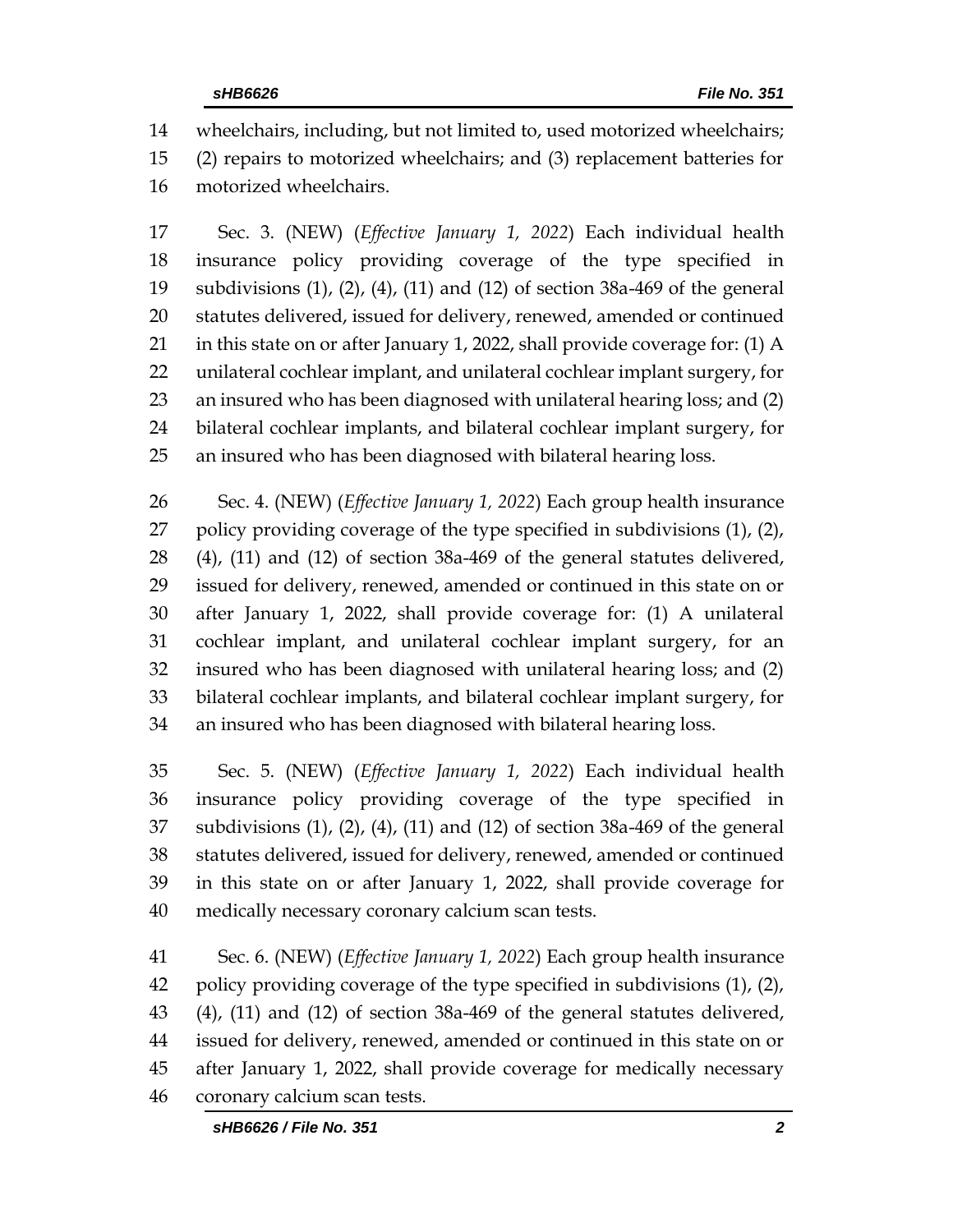Sec. 7. (NEW) (*Effective January 1, 2022*) Each individual health insurance policy providing coverage of the type specified in subdivisions (1), (2), (4), (11) and (12) of section 38a-469 of the general statutes delivered, issued for delivery, renewed, amended or continued in this state on or after January 1, 2022, shall provide coverage for genetic cystic fibrosis screenings for women.

 Sec. 8. (NEW) (*Effective January 1, 2022*) Each group health insurance policy providing coverage of the type specified in subdivisions (1), (2), (4), (11) and (12) of section 38a-469 of the general statutes delivered, issued for delivery, renewed, amended or continued in this state on or after January 1, 2022, shall provide coverage for genetic cystic fibrosis screenings for women.

 Sec. 9. (NEW) (*Effective January 1, 2022*) Each individual health insurance policy providing coverage of the type specified in subdivisions (1), (2), (4), (11) and (12) of section 38a-469 of the general statutes delivered, issued for delivery, renewed, amended or continued in this state on or after January 1, 2022, shall provide coverage for the treatment of neurological conditions and diseases, including, but not limited to, physical therapy for the treatment of amyotrophic lateral sclerosis.

 Sec. 10. (NEW) (*Effective January 1, 2022*) Each group health insurance policy providing coverage of the type specified in subdivisions (1), (2), (4), (11) and (12) of section 38a-469 of the general statutes delivered, issued for delivery, renewed, amended or continued in this state on or after January 1, 2022, shall provide coverage for the treatment of neurological conditions and diseases, including, but not limited to, physical therapy for the treatment of amyotrophic lateral sclerosis.

 Sec. 11. (NEW) (*Effective January 1, 2022*) Each individual health insurance policy providing coverage of the type specified in subdivisions (1), (2), (4), (11) and (12) of section 38a-469 of the general statutes delivered, issued for delivery, renewed, amended or continued in this state on or after January 1, 2022, shall provide coverage for equine therapy for an insured who is a veteran. For the purposes of this section,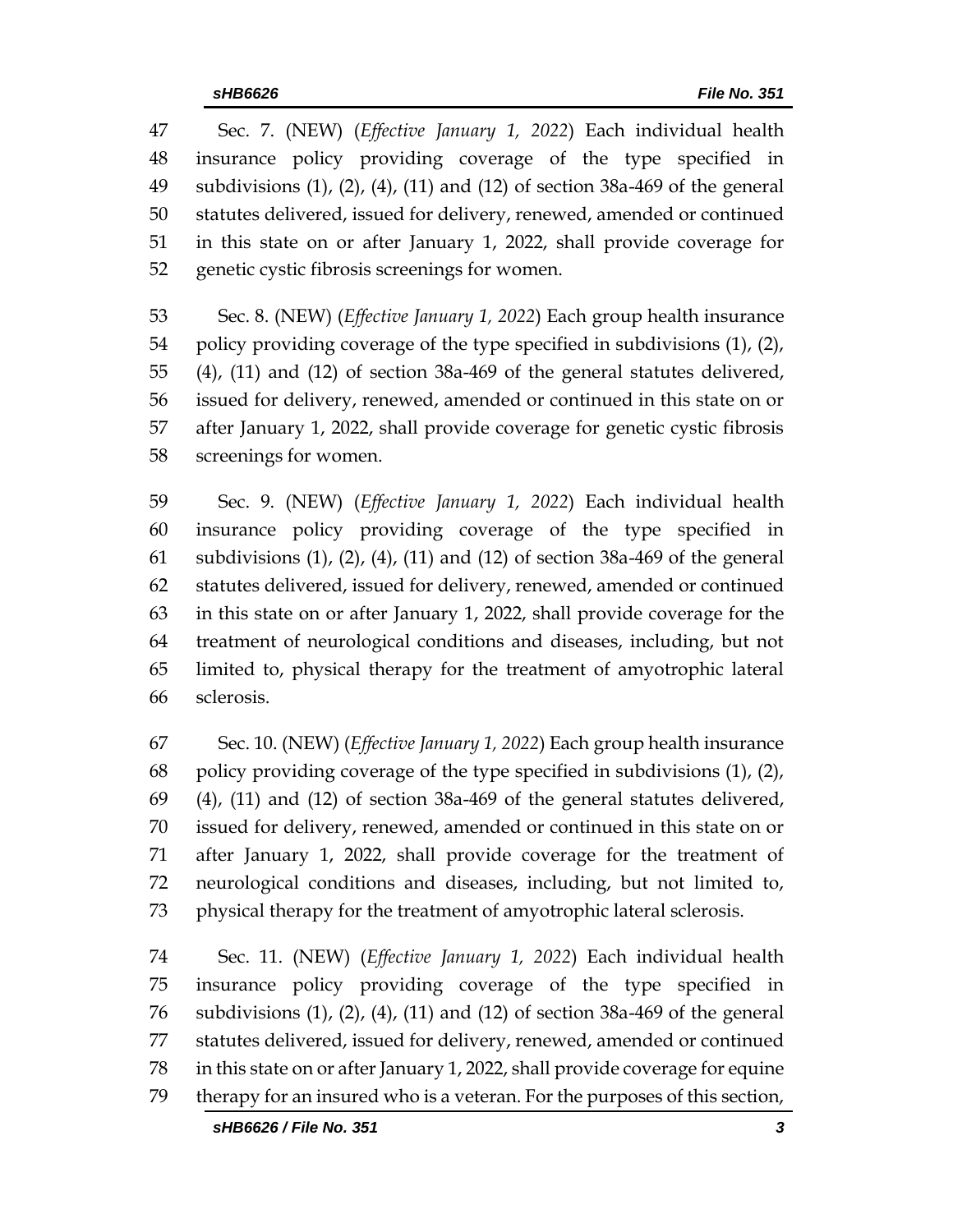"veteran" has the same meaning as provided in section 27-103 of the general statutes.

 Sec. 12. (NEW) (*Effective January 1, 2022*) Each group health insurance policy providing coverage of the type specified in subdivisions (1), (2), (4), (11) and (12) of section 38a-469 of the general statutes delivered, issued for delivery, renewed, amended or continued in this state on or after January 1, 2022, shall provide coverage for equine therapy for an insured who is a veteran. For the purposes of this section, "veteran" has the same meaning as provided in section 27-103 of the general statutes.

 Sec. 13. (NEW) (*Effective January 1, 2022*) Each individual health insurance policy providing coverage of the type specified in subdivisions (1), (2), (4), (11) and (12) of section 38a-469 of the general statutes delivered, issued for delivery, renewed, amended or continued in this state on or after January 1, 2022, shall provide coverage for gambling disorder treatment. For the purposes of this section, "gambling disorder" has the same meaning as provided in the most recent edition of the American Psychiatric Association's "Diagnostic and Statistical Manual of Mental Disorders".

 Sec. 14. (NEW) (*Effective January 1, 2022*) Each group health insurance policy providing coverage of the type specified in subdivisions (1), (2), (4), (11) and (12) of section 38a-469 of the general statutes delivered, issued for delivery, renewed, amended or continued in this state on or after January 1, 2022, shall provide coverage for gambling disorder treatment. For the purposes of this section, "gambling disorder" has the same meaning as provided in the most recent edition of the American Psychiatric Association's "Diagnostic and Statistical Manual of Mental Disorders".

 Sec. 15. (NEW) (*Effective January 1, 2022*) Each individual health insurance policy providing coverage of the type specified in subdivisions (1), (2), (4), (11) and (12) of section 38a-469 of the general statutes delivered, issued for delivery, renewed, amended or continued in this state on or after January 1, 2022, shall provide coverage for audiologic, ophthalmologic and optometric care.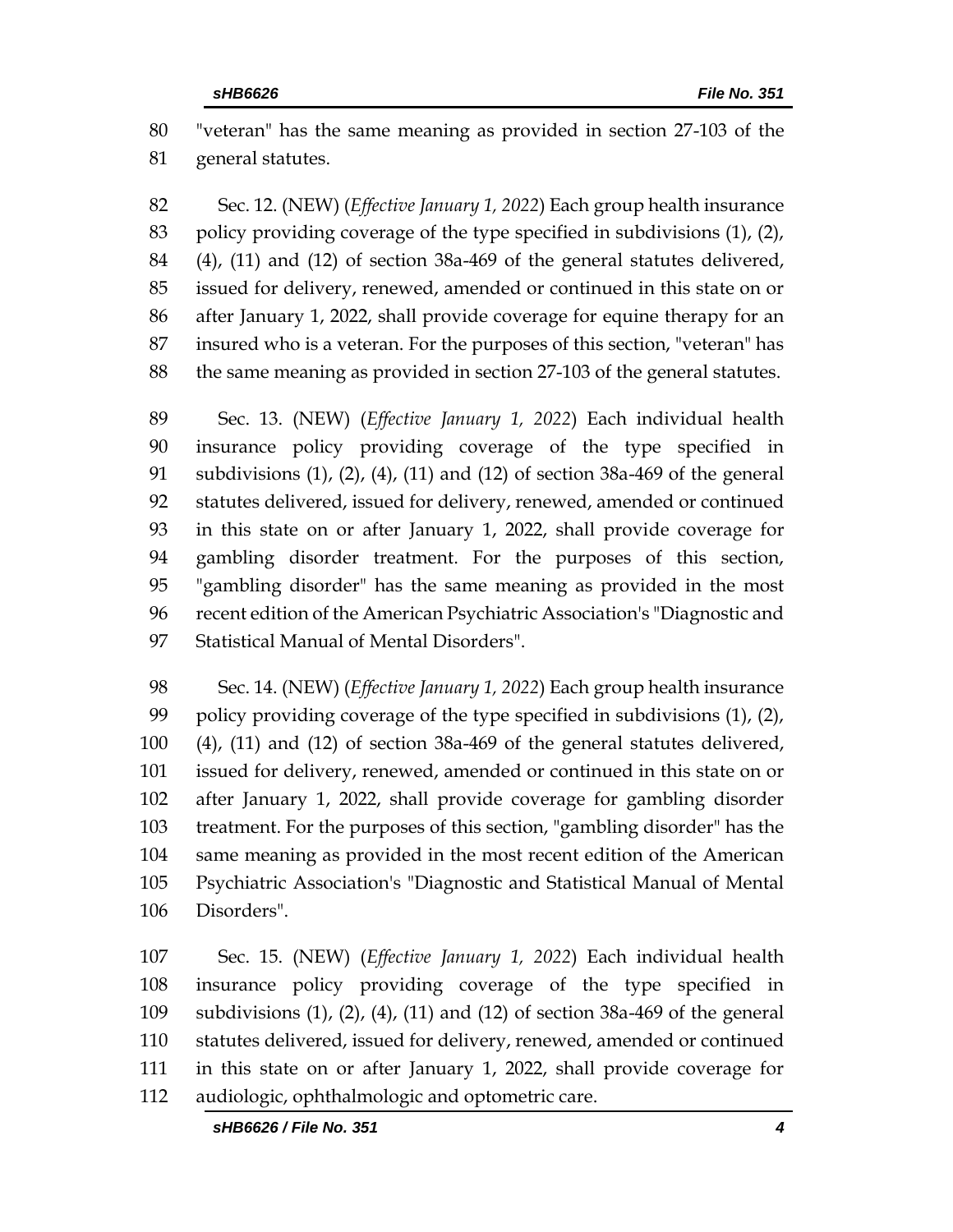Sec. 16. (NEW) (*Effective January 1, 2022*) Each group health insurance policy providing coverage of the type specified in subdivisions (1), (2), (4), (11) and (12) of section 38a-469 of the general statutes delivered, issued for delivery, renewed, amended or continued in this state on or after January 1, 2022, shall provide coverage for audiologic, ophthalmologic and optometric care.

 Sec. 17. (NEW) (*Effective July 1, 2021*) (a) The Commissioner of Social Services shall provide Medicaid reimbursement for audiologic, ophthalmologic and optometric care.

 (b) The commissioner shall seek federal approval of a Medicaid state plan amendment or Medicaid waiver, if necessary, to implement the provisions of this section. Any submission of a Medicaid state plan amendment or Medicaid waiver shall be in accordance with the provisions of section 17b-8 of the general statutes.

 (c) The commissioner shall adopt regulations, in accordance with chapter 54 of the general statutes, to implement the provisions of this section. The commissioner may adopt policies or procedures to implement the provisions of this section while in the process of adopting regulations, provided such policies or procedures are posted on the Internet web site of the Department of Social Services and on the eRegulations System prior to the adoption of such policies or procedures.

 Sec. 18. Section 38a-492c of the general statutes is repealed and the following is substituted in lieu thereof (*Effective January 1, 2022*):

(a) For purposes of this section:

 (1) "Inherited metabolic disease" includes (A) a disease for which newborn screening is required under section 19a-55; and (B) cystic fibrosis.

 (2)"Low protein modified food product" means a product formulated to have less than one gram of protein per serving and intended for the dietary treatment of an inherited metabolic disease under the direction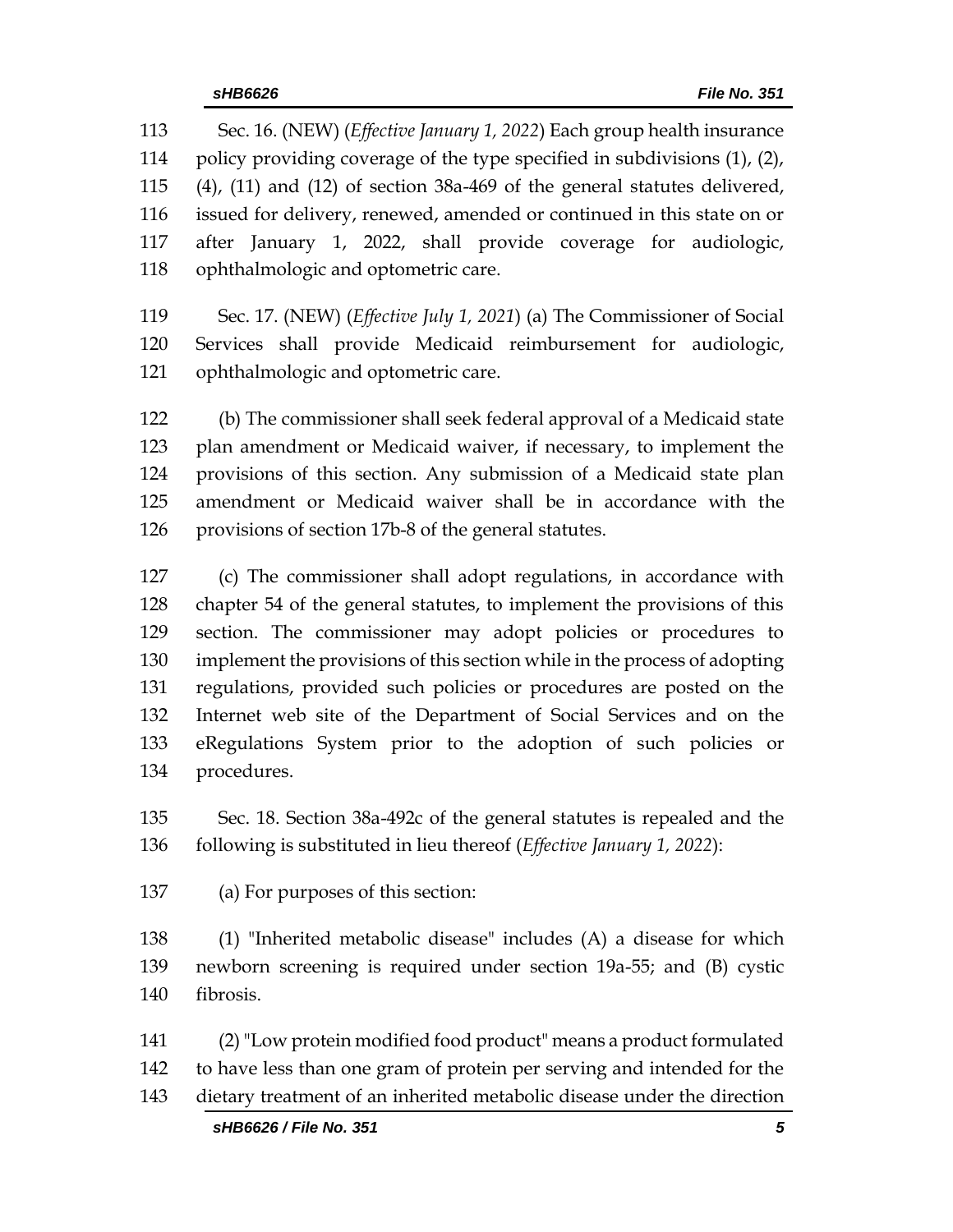of a physician.

 (3) "Amino acid modified preparation" means a product intended for the dietary treatment of an inherited metabolic disease under the direction of a physician.

 (4) "Specialized formula" means a nutritional formula **[**for children up to age twelve**]** that is exempt from the general requirements for nutritional labeling under the statutory and regulatory guidelines of the federal Food and Drug Administration and is intended for use solely under medical supervision in the dietary management of specific diseases.

 (b) Each individual health insurance policy providing coverage of the type specified in subdivisions (1), (2), (4), (11) and (12) of section 38a-469 delivered, issued for delivery, renewed, amended or continued in this state shall provide coverage for amino acid modified preparations and low protein modified food products for the treatment of inherited metabolic diseases if the amino acid modified preparations or low protein modified food products are prescribed for the therapeutic treatment of inherited metabolic diseases and are administered under the direction of a physician.

 (c) Each individual health insurance policy providing coverage of the type specified in subdivisions (1), (2), (4), (11) and (12) of section 38a-469 delivered, issued for delivery, renewed, amended or continued in this state shall provide coverage for specialized formulas when such specialized formulas are medically necessary for the treatment of a disease or condition and are administered under the direction of a physician.

 (d) Such policy shall provide coverage for such preparations, food products and formulas on the same basis as outpatient prescription drugs.

 Sec. 19. Section 38a-518c of the general statutes is repealed and the following is substituted in lieu thereof (*Effective January 1, 2022*):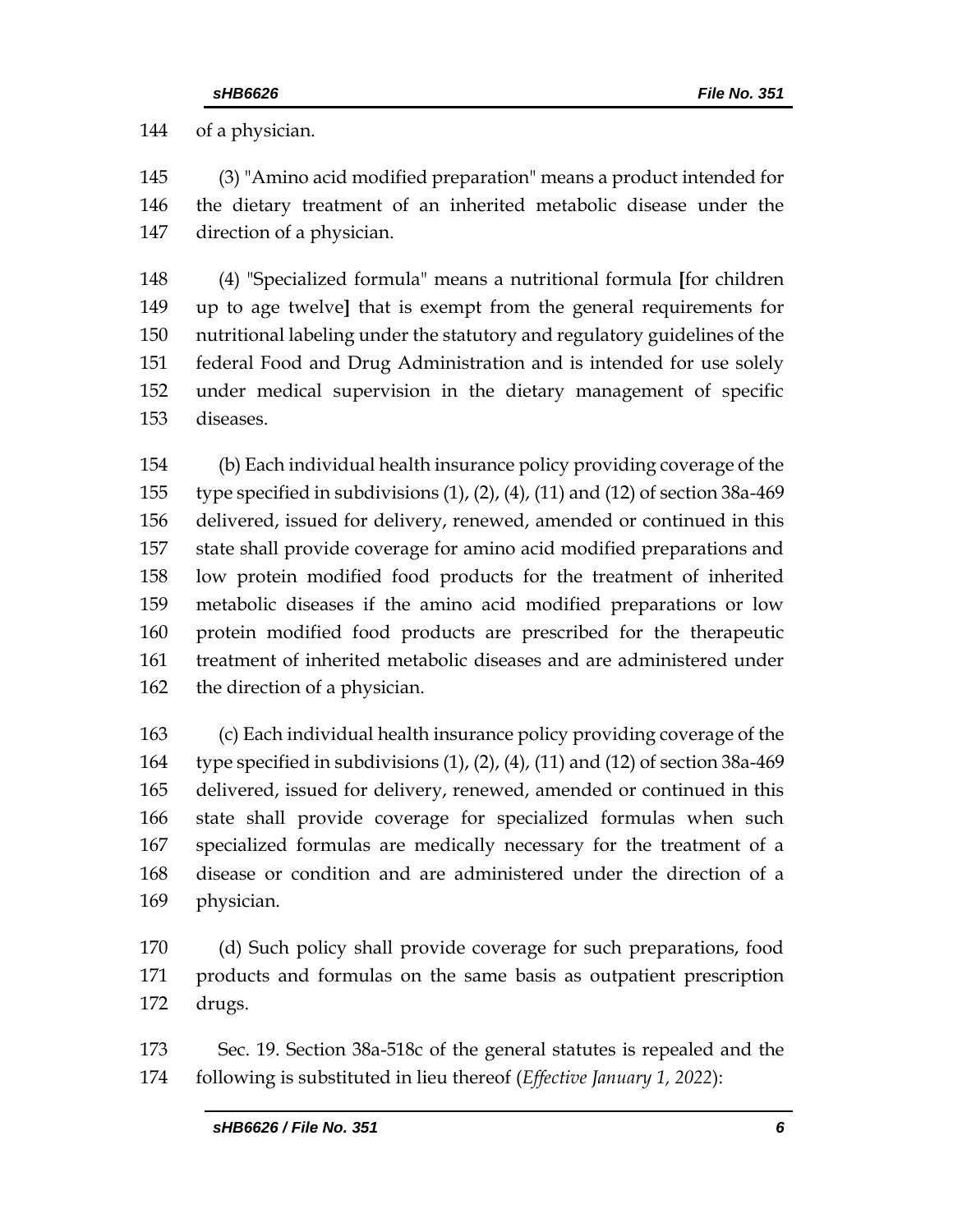(a) For purposes of this section:

 (1) "Inherited metabolic disease" includes (A) a disease for which newborn screening is required under section 19a-55; and (B) cystic fibrosis.

 (2)"Low protein modified food product" means a product formulated to have less than one gram of protein per serving and intended for the dietary treatment of an inherited metabolic disease under the direction of a physician.

 (3) "Amino acid modified preparation" means a product intended for the dietary treatment of an inherited metabolic disease under the direction of a physician.

 (4) "Specialized formula" means a nutritional formula **[**for children up to age twelve**]** that is exempt from the general requirements for nutritional labeling under the statutory and regulatory guidelines of the federal Food and Drug Administration and is intended for use solely under medical supervision in the dietary management of specific diseases.

 (b) Each group health insurance policy providing coverage of the type specified in subdivisions (1), (2), (4), (11) and (12) of section 38a-469 delivered, issued for delivery, renewed, amended or continued in this state shall provide coverage for amino acid modified preparations and low protein modified food products for the treatment of inherited metabolic diseases if the amino acid modified preparations or low protein modified food products are prescribed for the therapeutic treatment of inherited metabolic diseases and are administered under the direction of a physician.

 (c) Each group health insurance policy providing coverage of the type specified in subdivisions (1), (2), (4), (11) and (12) of section 38a-469 delivered, issued for delivery, renewed, amended or continued in this state shall provide coverage for specialized formulas when such specialized formulas are medically necessary for the treatment of a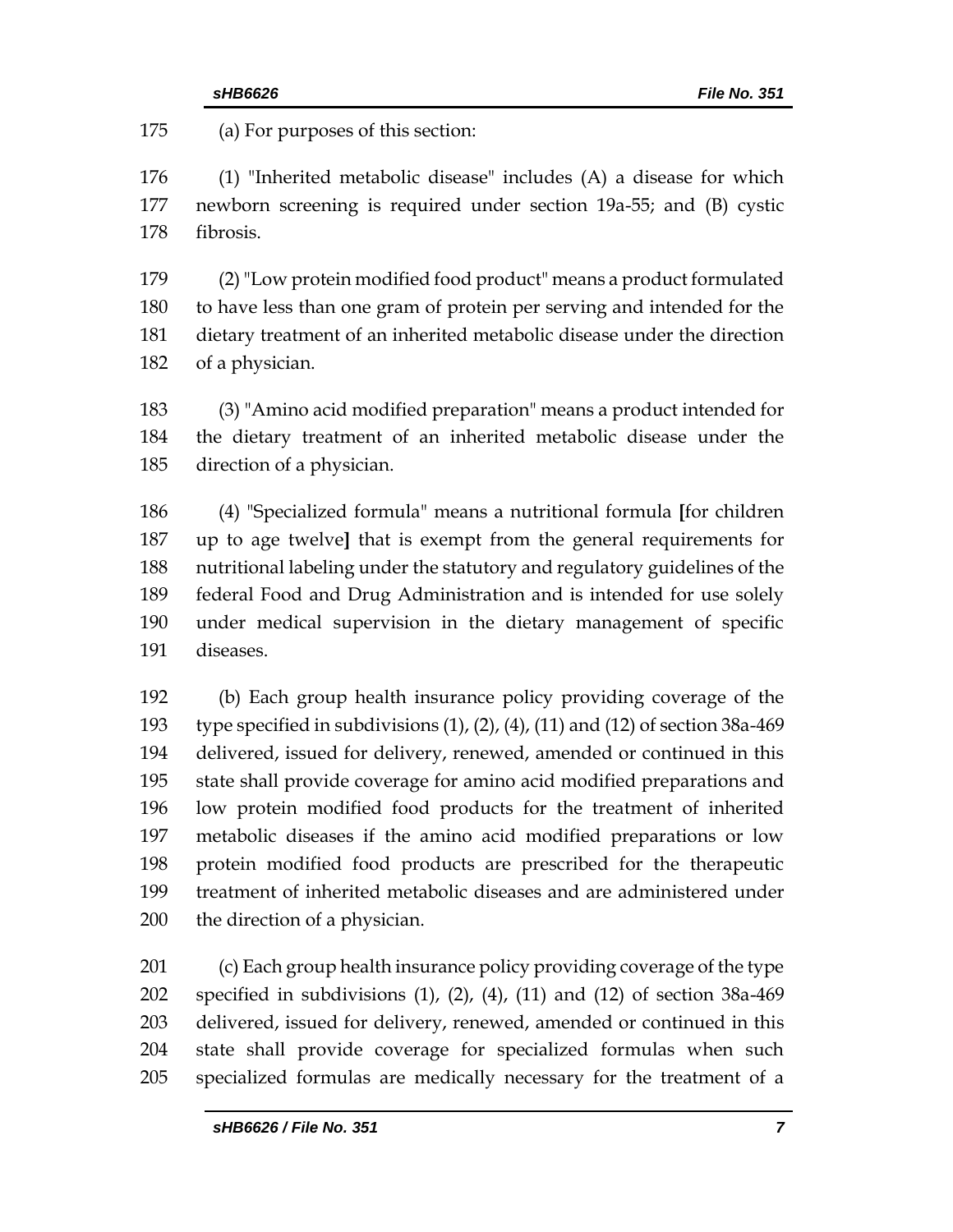disease or condition and are administered under the direction of a physician. (d) Such policy shall provide coverage for such preparations, food products and formulas on the same basis as outpatient prescription drugs. Sec. 20. Section 38a-492k of the general statutes is repealed and the following is substituted in lieu thereof (*Effective January 1, 2022*): (a) Each individual health insurance policy providing coverage of the 214 type specified in subdivisions  $(1)$ ,  $(2)$ ,  $(4)$ ,  $(11)$  and  $(12)$  of section 38a-469 delivered, issued for delivery, amended, renewed or continued in this state shall provide coverage for colorectal cancer screening and diagnosis, including, but not limited to, (1) an annual fecal occult blood test, and (2) colonoscopy, flexible sigmoidoscopy or radiologic imaging, in accordance with the recommendations established by the American

 Cancer Society, based on the ages, family histories and frequencies provided in the recommendations. Except as specified in subsection (b) of this section, benefits under this section shall be subject to the same

- terms and conditions applicable to all other benefits under such policies.
- (b) No such policy shall impose:

 (1) A deductible for a procedure that a physician initially undertakes as a screening or diagnostic colonoscopy or **[**a screening**]** sigmoidoscopy; or

 (2) A coinsurance, copayment, deductible or other out-of-pocket expense for any additional colonoscopy ordered in a policy year by a physician for an insured. The provisions of this subdivision shall not apply to a high deductible health plan as that term is used in subsection (f) of section 38a-493.

 Sec. 21. Section 38a-518k of the general statutes is repealed and the following is substituted in lieu thereof (*Effective January 1, 2022*):

(a) Each group health insurance policy providing coverage of the type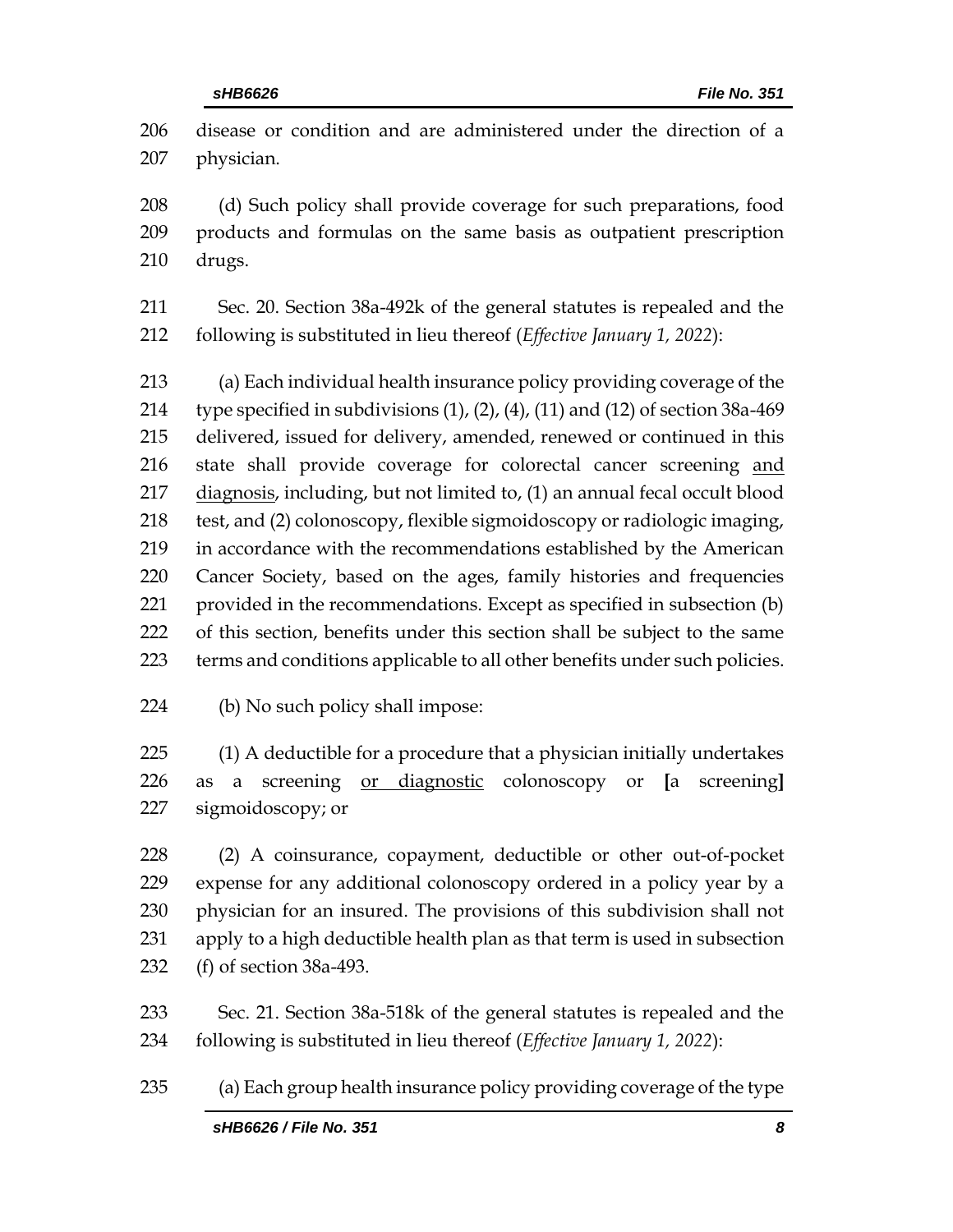specified in subdivisions (1), (2), (4), (11) and (12) of section 38a-469 delivered, issued for delivery, amended, renewed or continued in this state shall provide coverage for colorectal cancer screening and diagnosis, including, but not limited to, (1) an annual fecal occult blood test, and (2) colonoscopy, flexible sigmoidoscopy or radiologic imaging, in accordance with the recommendations established by the American Cancer Society, based on the ages, family histories and frequencies provided in the recommendations. Except as specified in subsection (b) of this section, benefits under this section shall be subject to the same 245 terms and conditions applicable to all other benefits under such policies.

(b) No such policy shall impose:

 (1) A deductible for a procedure that a physician initially undertakes as a screening or diagnostic colonoscopy or **[**a screening**]** sigmoidoscopy; or

 (2) A coinsurance, copayment, deductible or other out-of-pocket expense for any additional colonoscopy ordered in a policy year by a physician for an insured. The provisions of this subdivision shall not apply to a high deductible health plan as that term is used in subsection (f) of section 38a-520.

 Sec. 22. Section 38a-498 of the general statutes is repealed and the following is substituted in lieu thereof (*Effective January 1, 2022*):

 (a) (1) Each individual health insurance policy providing coverage of the type specified in subdivisions (1), (2), (4), **[**(6), (10),**]** (11) and (12) of section 38a-469 delivered, issued for delivery, renewed, amended or continued in this state shall provide coverage for medically necessary ambulance services for persons covered by the policy at an in-network level, including an in-network level of cost-sharing. The hospital policy shall be primary if a person is covered under more than one policy. The policy shall, as a minimum requirement, cover such services whenever 265 any person covered by the contract is transported, when medically necessary, by ambulance: **[**to**]**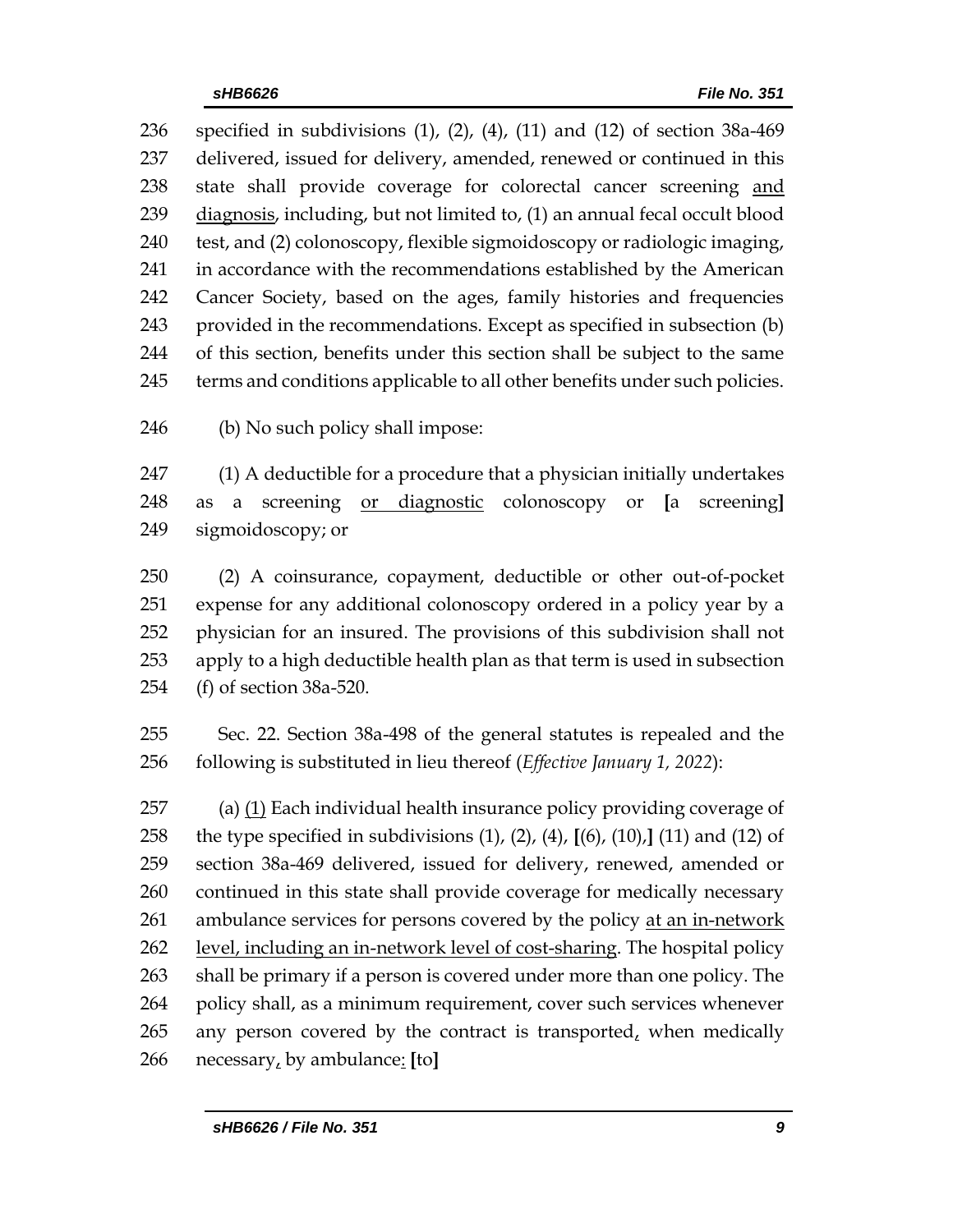|     | File No. 351<br>sHB6626                                                   |
|-----|---------------------------------------------------------------------------|
| 267 | (A) To a hospital; [. Such] or                                            |
| 268 | (B) From a hospital to such person's place of residence.                  |
| 269 | (2) Except as otherwise provided in this section, the benefits required   |
| 270 | under this section shall be subject to any policy provision which applies |
| 271 | to other services covered by [such] the policies that are subject to this |
| 272 | section. Notwithstanding any other provision of this section, such        |
| 273 | policies shall not be required to provide benefits in excess of the       |
| 274 | maximum allowable rate established by the Department of Public            |
| 275 | Health in accordance with section 19a-177.                                |
| 276 | (b) (1) Each such individual health insurance policy shall provide that   |
| 277 | any payment by such company, corporation or center for emergency          |
| 278 | ambulance services under coverage required by this section shall be       |
| 279 | paid directly to the ambulance provider rendering such service if such    |
| 280 | provider has complied with the provisions of this subsection and has      |
| 281 | not received payment for such service from any other source.              |
| 282 | (2) Any ambulance provider submitting a bill for direct payment           |
| 283 | pursuant to this section shall [stamp the following statement on the face |
| 284 | of each bill: "NOTICE: This bill subject to mandatory assignment          |
| 285 | pursuant to Connecticut general statutes".] indicate that such bill is    |
| 286 | subject to assignment by:                                                 |
| 287 | (A) Stamping such indication on such bill if such bill is submitted on    |
| 288 | paper; or                                                                 |
| 289 | (B) Including such indication in such bill if such bill is submitted by   |
| 290 | electronic means.                                                         |
| 291 | (3) This subsection shall not apply to any transaction between an         |
| 292 | ambulance provider and an insurance company, hospital service             |
| 293 | corporation, medical service corporation, health care center or other     |
| 294 | entity if the parties have entered into a contract providing for direct   |
| 295 | payment.                                                                  |
| 296 | Sec. 23. Section 38a-525 of the general statutes is repealed and the      |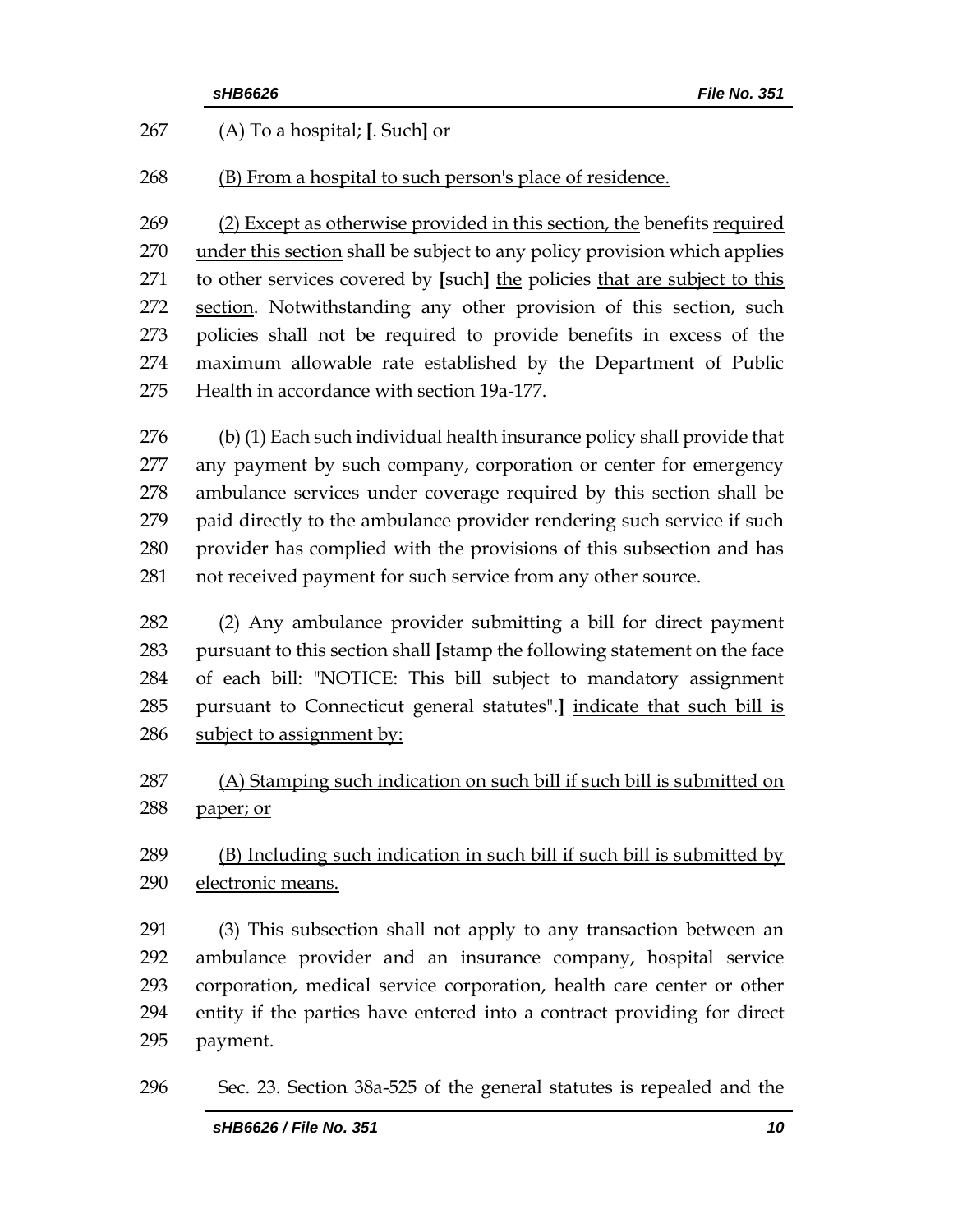## following is substituted in lieu thereof (*Effective January 1, 2022*):

 (a) (1) Each group health insurance policy providing coverage of the type specified in subdivisions (1), (2), (4), **[**(6),**]** (11) and (12) of section 38a-469 delivered, issued for delivery, renewed, amended or continued in this state shall provide coverage for medically necessary ambulance 302 services for persons covered by the policy at an in-network level, including an in-network level of cost-sharing. The hospital policy shall be primary if a person is covered under more than one policy. The policy shall, as a minimum requirement, cover such services whenever any 306 person covered by the contract is transported, when medically necessary, by ambulance: **[**to**]**

- (A) To a hospital; **[**. Such**]** or
- (B) From a hospital to such person's place of residence.

 (2) Except as otherwise provided in this section, the benefits required under this section shall be subject to any policy provision which applies to other services covered by **[**such**]** the policies that are subject to this section. Notwithstanding any other provision of this section, such policies shall not be required to provide benefits in excess of the maximum allowable rate established by the Department of Public Health in accordance with section 19a-177.

 (b) (1) Each such group health insurance policy shall provide that any payment by such company, corporation or center for emergency ambulance services under coverage required by this section shall be paid directly to the ambulance provider rendering such service if such provider has complied with the provisions of this subsection and has not received payment for such service from any other source.

 (2) Any ambulance provider submitting a bill for direct payment pursuant to this section shall **[**stamp the following statement on the face of each bill: "NOTICE: This bill subject to mandatory assignment pursuant to Connecticut general statutes".**]** indicate that such bill is subject to assignment by: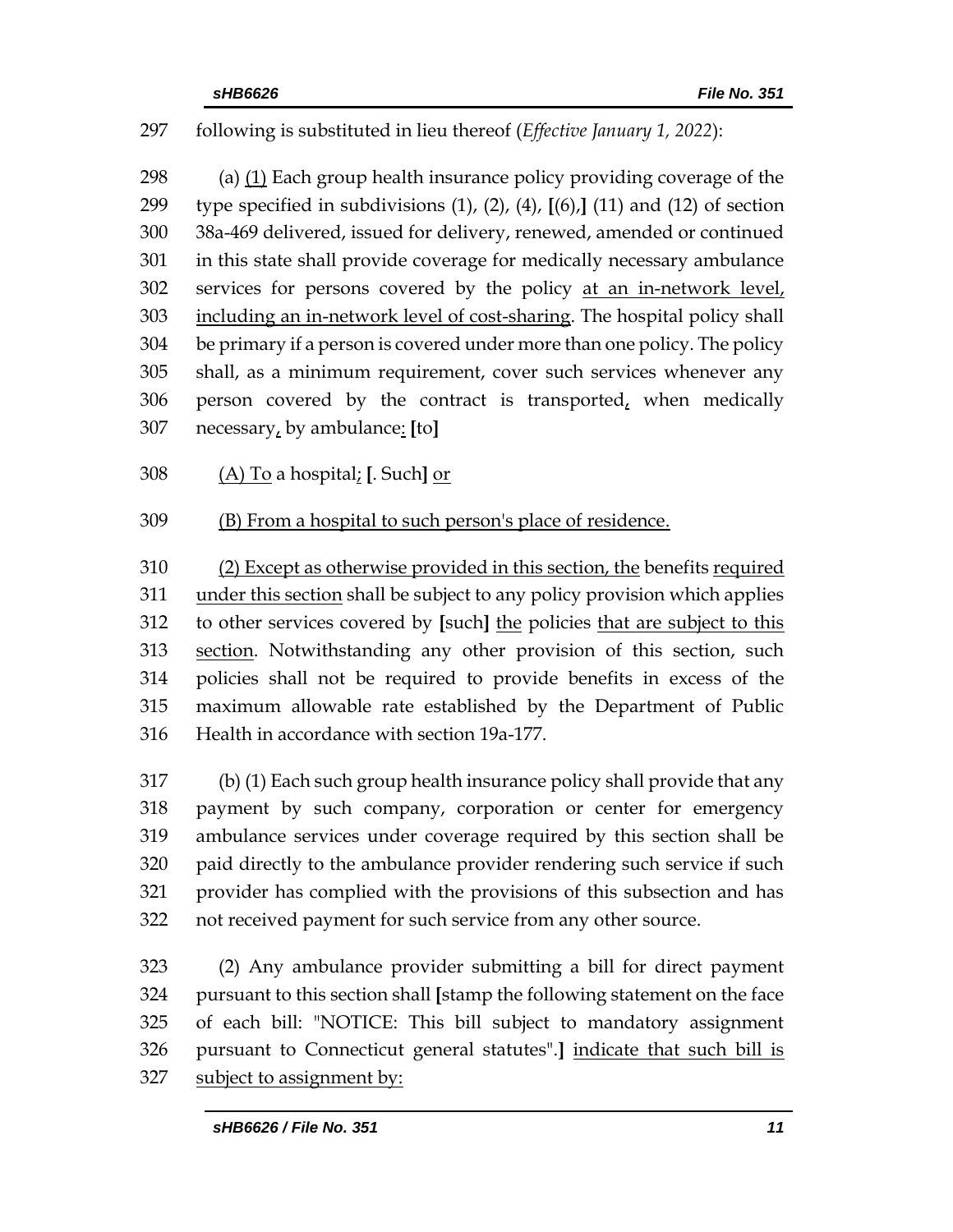|     | sHB6626<br><b>File No. 351</b>                                                |
|-----|-------------------------------------------------------------------------------|
| 328 | (A) Stamping such indication on such bill if such bill is submitted on        |
| 329 | paper; or                                                                     |
| 330 | (B) Including such indication in such bill if such bill is submitted by       |
| 331 | electronic means.                                                             |
| 332 | (3) This subsection shall not apply to any transaction between an             |
| 333 | ambulance provider and an insurance company, hospital service                 |
| 334 | corporation, medical service corporation, health care center or other         |
|     | entity if the parties have entered into a contract providing for direct       |
|     | payment.                                                                      |
| 337 | Sec. 24. (NEW) ( <i>Effective October 1, 2021</i> ) Not later than January 1, |
|     | Commissioner<br>shall,<br>within<br>the<br>Insurance<br>available<br>2022,    |
|     | appropriations, establish a program to advance breast health and breast       |
|     | cancer awareness, and promote greater understanding of the                    |
|     | importance of early breast cancer detection, in this state. As part of the    |
|     | program, the commissioner shall, at a minimum, provide outreach to            |
|     | individuals, including, but not limited to, young women of color, in this     |
|     | state regarding the importance of breast health and early breast cancer       |
|     | detection.                                                                    |
|     | Sec. 25. Section 38a-503 of the general statutes is repealed and the          |
|     | following is substituted in lieu thereof (Effective January 1, 2022):         |
|     | (a) For purposes of this section:                                             |
|     | (1) "Healthcare Common Procedure Coding System" or "HCPCS"                    |
|     | means the billing codes used by Medicare and overseen by the federal          |
|     | Centers for Medicare and Medicaid Services that are based on the              |
|     | current procedural technology codes developed by the American                 |
|     | Medical Association; and                                                      |
|     |                                                                               |

 (2) "Mammogram" means mammographic examination or breast tomosynthesis, including, but not limited to, a procedure with a HCPCS code of 77051, 77052, 77055, 77056, 77057, 77063, 77065, 77066, 77067, G0202, G0204, G0206 or G0279, or any subsequent corresponding code.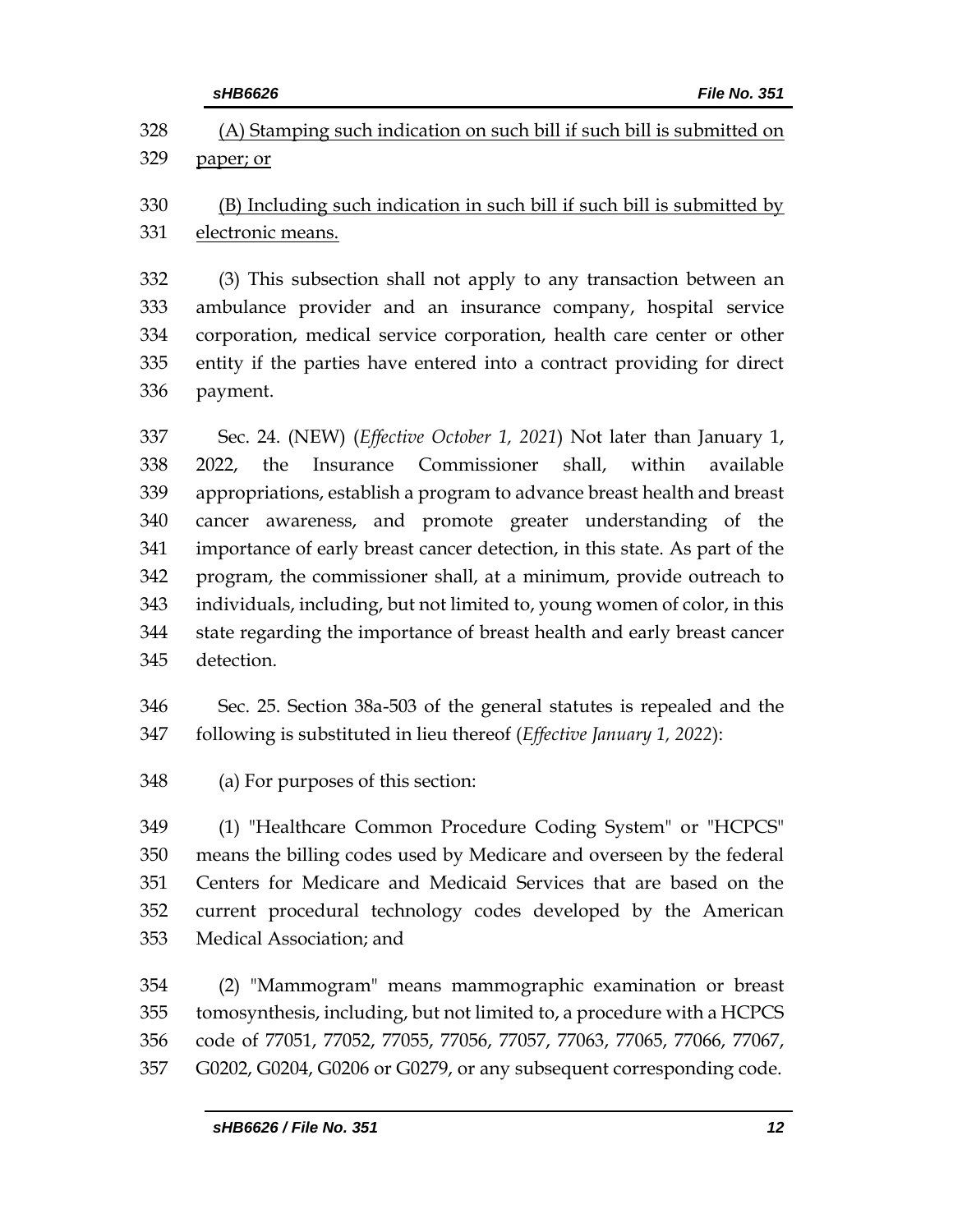| 358        | (b) (1) Each individual health insurance policy providing coverage of                            |  |  |
|------------|--------------------------------------------------------------------------------------------------|--|--|
| 359        | the type specified in subdivisions $(1)$ , $(2)$ , $(4)$ , $(10)$ , $(11)$ and $(12)$ of section |  |  |
| 360<br>361 | 38a-469 delivered, issued for delivery, renewed, amended or continued                            |  |  |
|            | in this state shall provide benefits for diagnostic and screening                                |  |  |
| 362        | mammograms [to any woman covered under the policy] <u>for insureds</u>                           |  |  |
| 363        | that are at least equal to the following minimum requirements:                                   |  |  |
| 364        | (A) A baseline mammogram, which may be provided by breast                                        |  |  |
| 365        | tomosynthesis at the option of the [woman covered under the policy]                              |  |  |
| 366        | insured, for [any woman] an insured who is: [thirty-five]                                        |  |  |
| 367        | (i) Thirty-five to thirty-nine years of age, inclusive; [and] or                                 |  |  |
| 368        | (ii) Younger than thirty-five years of age if the insured is believed to                         |  |  |
| 369        | be at increased risk for breast cancer due to:                                                   |  |  |
| 370        | (I) A family history of breast cancer;                                                           |  |  |
| 371        | (II) Positive genetic testing for the harmful variant of breast cancer                           |  |  |
| 372        | gene one, breast cancer gene two or any other gene variant that                                  |  |  |
| 373        | materially increases the insured's risk for breast cancer;                                       |  |  |
| 374        | (III) Prior treatment for a childhood cancer if the course of treatment                          |  |  |
| 375        |                                                                                                  |  |  |
|            | for the childhood cancer included radiation therapy directed at the                              |  |  |
| 376        | chest;                                                                                           |  |  |
| 377        | Prior or ongoing hormone treatment as part of a gender                                           |  |  |
| 378        | reassignment; or                                                                                 |  |  |
| 379        | (V) Other indications as determined by the insured's physician or                                |  |  |
| 380        | advanced practice registered nurse; and                                                          |  |  |
|            |                                                                                                  |  |  |
| 381        | (B) [a mammogram] Mammograms, which may be provided by                                           |  |  |
| 382        | breast tomosynthesis at the option of the [woman covered under the                               |  |  |
| 383        | policy] insured, every year for [any woman] an insured who is: [forty]                           |  |  |
| 384        | (i) Forty years of age or older; [.] or                                                          |  |  |
| 385        | (ii) Younger than forty years of age if the insured is believed to be at                         |  |  |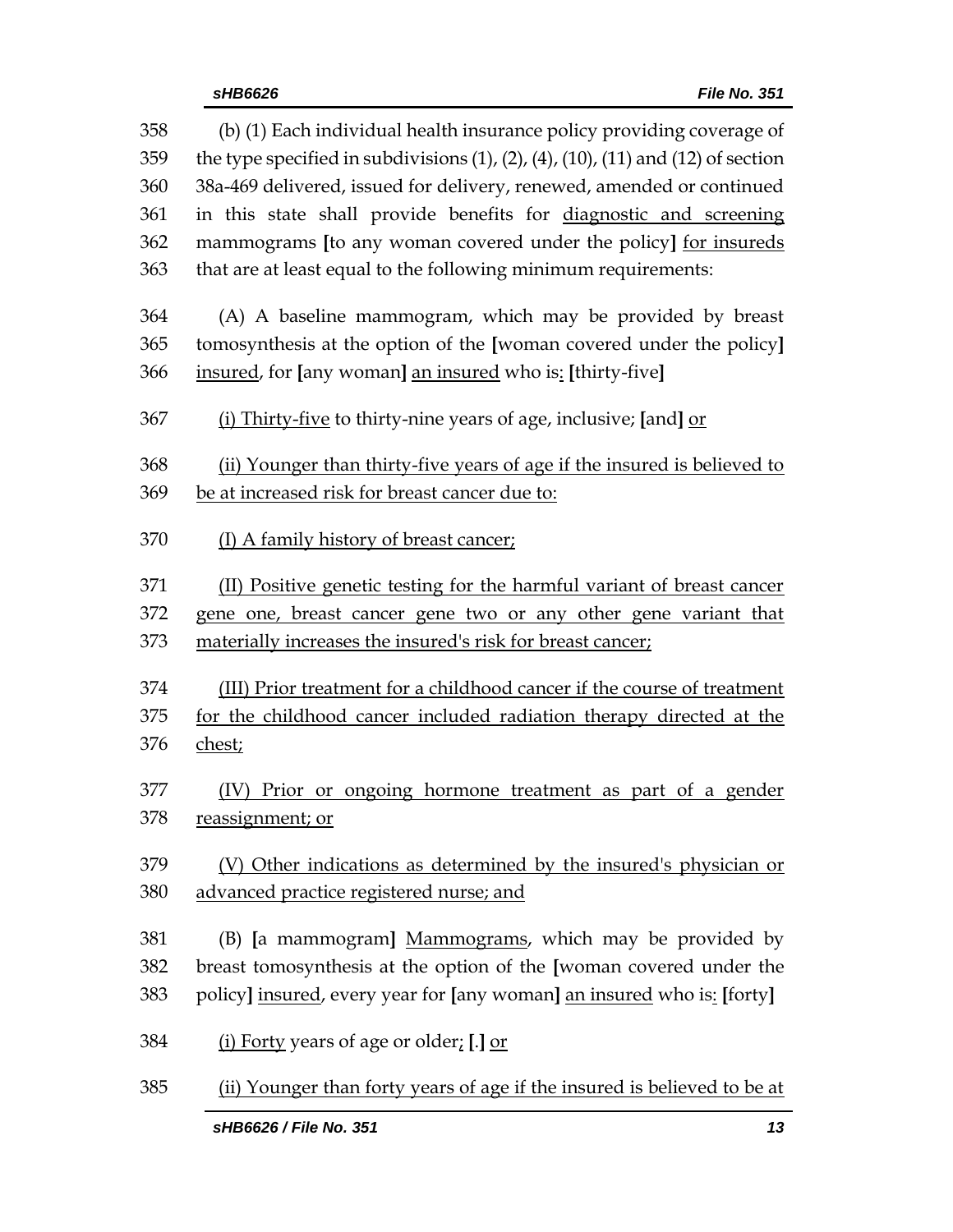|     | File No. 351<br>sHB6626                                                              |
|-----|--------------------------------------------------------------------------------------|
| 386 | increased risk for breast cancer due to:                                             |
| 387 | (I) A family history, or prior personal history, of breast cancer;                   |
| 388 | (II) Positive genetic testing for the harmful variant of breast cancer               |
| 389 | gene one, breast cancer gene two or any other gene that materially                   |
| 390 | increases the insured's risk for breast cancer;                                      |
| 391 | (III) Prior treatment for a childhood cancer if the course of treatment              |
| 392 | for the childhood cancer included radiation therapy directed at the                  |
| 393 | chest;                                                                               |
| 394 | (IV) Prior or ongoing hormone treatment as part of a gender                          |
| 395 | reassignment; or                                                                     |
| 396 | (V) Other indications as determined by the insured's physician or                    |
| 397 | advanced practice registered nurse.                                                  |
| 398 | (2) Such policy shall provide additional benefits for:                               |
| 399 | (A) Comprehensive [ultrasound screening] diagnostic and screening                    |
| 400 | ultrasounds of an entire breast or breasts if:                                       |
| 401 | (i) A mammogram demonstrates heterogeneous or dense breast                           |
| 402 | tissue based on the Breast Imaging Reporting and Data System                         |
| 403 | established by the American College of Radiology; or                                 |
| 404 | (ii) [a woman] An insured is believed to be at increased risk for breast             |
| 405 | cancer due to:                                                                       |
| 406 | (I) $\underline{A}$ family history, or prior personal history, of breast cancer; [,] |
| 407 | (II) [positive] Positive genetic testing [, or] for the harmful variant of           |
| 408 | breast cancer gene one, breast cancer gene two or any other gene that                |
| 409 | materially increases the insured's risk for breast cancer;                           |
| 410 | (III) Prior treatment for a childhood cancer if the course of treatment              |
| 411 | for the childhood cancer included radiation therapy directed at the                  |
| 412 | chest;                                                                               |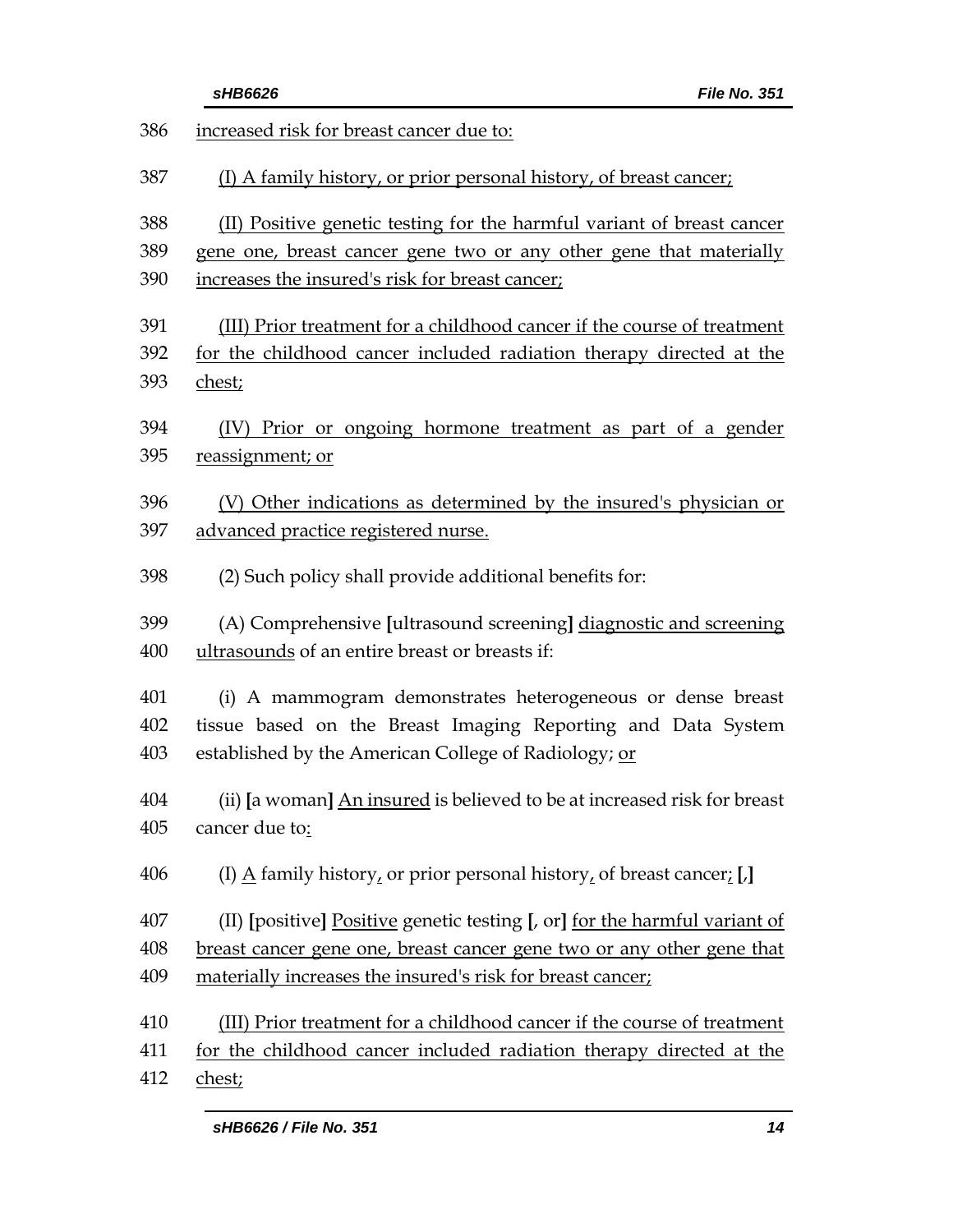| sHB6626                                           | File No. 351                                                                                                                                                                     |
|---------------------------------------------------|----------------------------------------------------------------------------------------------------------------------------------------------------------------------------------|
|                                                   | (IV) Prior or ongoing hormone treatment as part of a gender                                                                                                                      |
| reassignment; or                                  |                                                                                                                                                                                  |
|                                                   | $\left[ \frac{\text{[III]}}{\text{[III]}} \right]$ other $\left[ \frac{\text{[V]}}{\text{[O]}} \right]$ other indications as determined by $\left[ \text{a woman's} \right]$ the |
|                                                   | insured's physician or advanced practice registered nurse; [or (iii) such                                                                                                        |
|                                                   | screening is recommended by a woman's treating physician for a                                                                                                                   |
|                                                   | woman who (I) is forty years of age or older, (II) has a family history or                                                                                                       |
|                                                   | prior personal history of breast cancer, or (III) has a prior personal                                                                                                           |
|                                                   | history of breast disease diagnosed through biopsy as benign; and]                                                                                                               |
|                                                   | (B) [Magnetic] Diagnostic and screening magnetic resonance imaging                                                                                                               |
| of an entire breast or breasts: [in]              |                                                                                                                                                                                  |
|                                                   | (i) In accordance with guidelines established by the American Cancer                                                                                                             |
|                                                   | Society [.] for an insured who is thirty-five years of age or older; or                                                                                                          |
|                                                   | (ii) If an insured is younger than thirty-five years of age and believed                                                                                                         |
| to be at increased risk for breast cancer due to: |                                                                                                                                                                                  |
|                                                   | (I) A family history, or prior personal history, of breast cancer;                                                                                                               |
|                                                   | (II) Positive genetic testing for the harmful variant of breast cancer                                                                                                           |
|                                                   | gene one, breast cancer gene two or any other gene that materially                                                                                                               |
| increases the insured's risk for breast cancer;   |                                                                                                                                                                                  |
|                                                   | (III) Prior treatment for a childhood cancer if the course of treatment                                                                                                          |
|                                                   | for the childhood cancer included radiation therapy directed at the                                                                                                              |
| chest;                                            |                                                                                                                                                                                  |
|                                                   | (IV) Prior or ongoing hormone treatment as part of a gender                                                                                                                      |
| reassignment; or                                  |                                                                                                                                                                                  |
|                                                   | (V) Other indications as determined by the insured's physician or                                                                                                                |
| advanced practice registered nurse;               |                                                                                                                                                                                  |
| (C) Breast biopsies;                              |                                                                                                                                                                                  |
|                                                   | (D) Prophylactic mastectomies for an insured who is believed to be at                                                                                                            |
|                                                   | increased risk for breast cancer due to positive genetic testing for the                                                                                                         |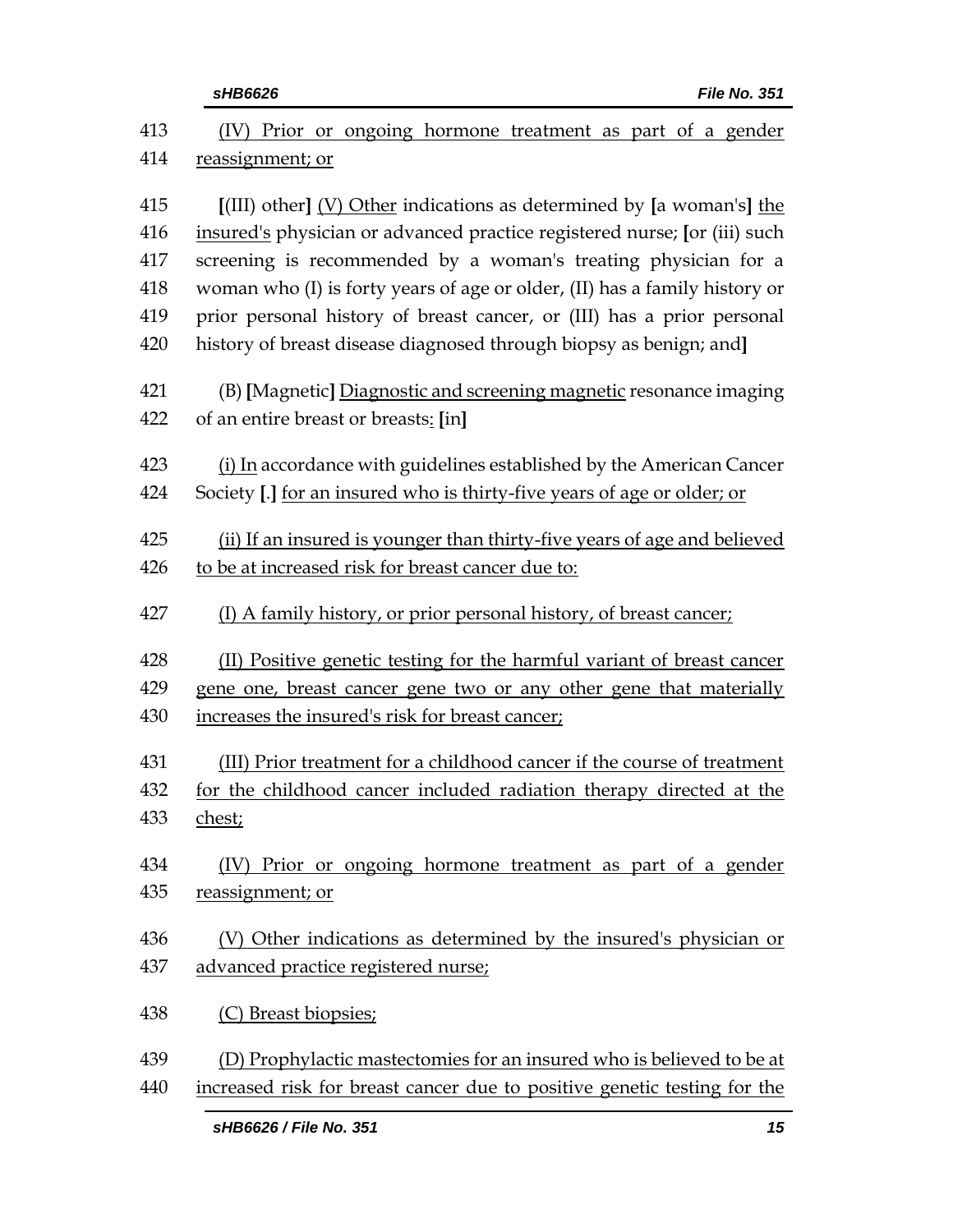|             | <b>File No. 351</b><br>sHB6626                                             |
|-------------|----------------------------------------------------------------------------|
| 441         | harmful variant of breast cancer gene one, breast cancer gene two or any   |
| 442         | other gene that materially increases the insured's risk for breast cancer; |
| 443         | and                                                                        |
| 444         | (E) Breast reconstructive surgery for an insured who has undergone:        |
| 445         | (i) A prophylactic mastectomy; or                                          |
| 446         | (ii) A mastectomy as part of the insured's course of treatment for         |
| 447         | breast cancer.                                                             |
| 448         | (c) Benefits under this section shall be subject to any policy provisions  |
| 449         | that apply to other services covered by such policy, except that no such   |
| 450         | policy shall impose a coinsurance, copayment, deductible or other out-     |
| $\sqrt{51}$ | of pocket expanse for such benefite. The provisions of this subsection     |

 of-pocket expense for such benefits. The provisions of this subsection shall apply to a high deductible health plan, as that term is used in subsection (f) of section 38a-493, to the maximum extent permitted by federal law, except if such plan is used to establish a medical savings account or an Archer MSA pursuant to Section 220 of the Internal Revenue Code of 1986 or any subsequent corresponding internal revenue code of the United States, as amended from time to time, or a health savings account pursuant to Section 223 of said Internal Revenue Code, as amended from time to time, the provisions of this subsection shall apply to such plan to the maximum extent that (1) is permitted by federal law, and (2) does not disqualify such account for the deduction allowed under said Section 220 or 223, as applicable.

 (d) Each mammography report provided to **[**a patient**]** an insured shall include information about breast density, based on the Breast Imaging Reporting and Data System established by the American College of Radiology. Where applicable, such report shall include the following notice: "If your mammogram demonstrates that you have dense breast tissue, which could hide small abnormalities, you might benefit from supplementary screening tests, which can include a breast ultrasound screening or a breast MRI examination, or both, depending on your individual risk factors. A report of your mammography results, which contains information about your breast density, has been sent to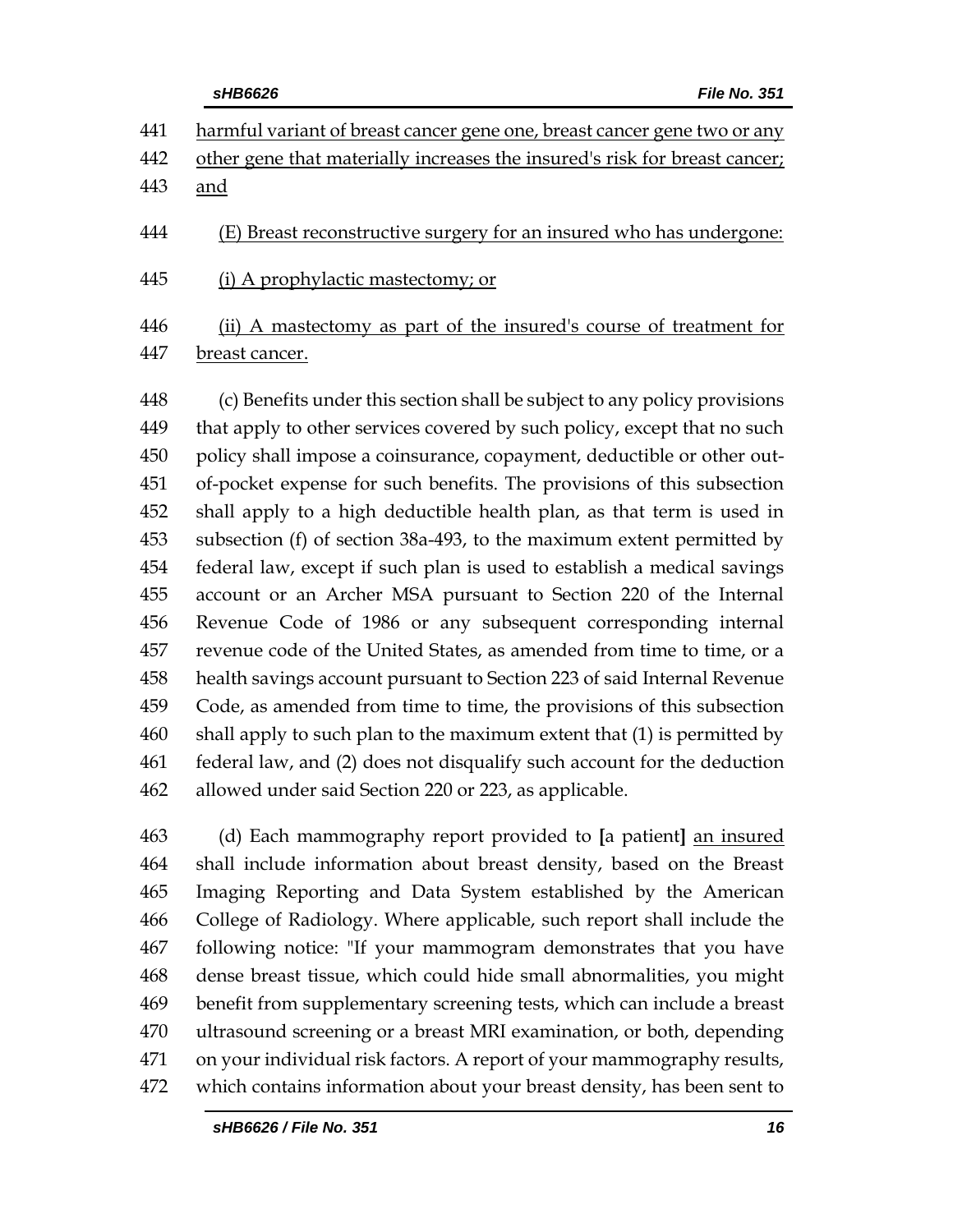your physician's or advanced practice registered nurse's office and you should contact your physician or advanced practice registered nurse if you have any questions or concerns about this report.".

 Sec. 26. Section 38a-530 of the general statutes is repealed and the following is substituted in lieu thereof (*Effective January 1, 2022*):

(a) For purposes of this section:

 (1) "Healthcare Common Procedure Coding System" or "HCPCS" means the billing codes used by Medicare and overseen by the federal Centers for Medicare and Medicaid Services that are based on the current procedural technology codes developed by the American Medical Association; and

 (2) "Mammogram" means mammographic examination or breast tomosynthesis, including, but not limited to, a procedure with a HCPCS code of 77051, 77052, 77055, 77056, 77057, 77063, 77065, 77066, 77067, G0202, G0204, G0206 or G0279, or any subsequent corresponding code.

 (b) (1) Each group health insurance policy providing coverage of the 489 type specified in subdivisions  $(1)$ ,  $(2)$ ,  $(4)$ ,  $(10)$ ,  $(11)$  and  $(12)$  of section 38a-469 delivered, issued for delivery, renewed, amended or continued in this state shall provide benefits for diagnostic and screening mammograms **[**to any woman covered under the policy**]** for insureds that are at least equal to the following minimum requirements:

 (A) A baseline mammogram, which may be provided by breast tomosynthesis at the option of the **[**woman covered under the policy**]** insured, for **[**any woman**]** an insured who is: **[**thirty-five**]**

(i) Thirty-five to thirty-nine years of age, inclusive; **[**and**]** or

 (ii) Younger than thirty-five years of age if the insured is believed to be at increased risk for breast cancer due to:

- (I) A family history of breast cancer;
- *sHB6626 / File No. 351 17* (II) Positive genetic testing for the harmful variant of breast cancer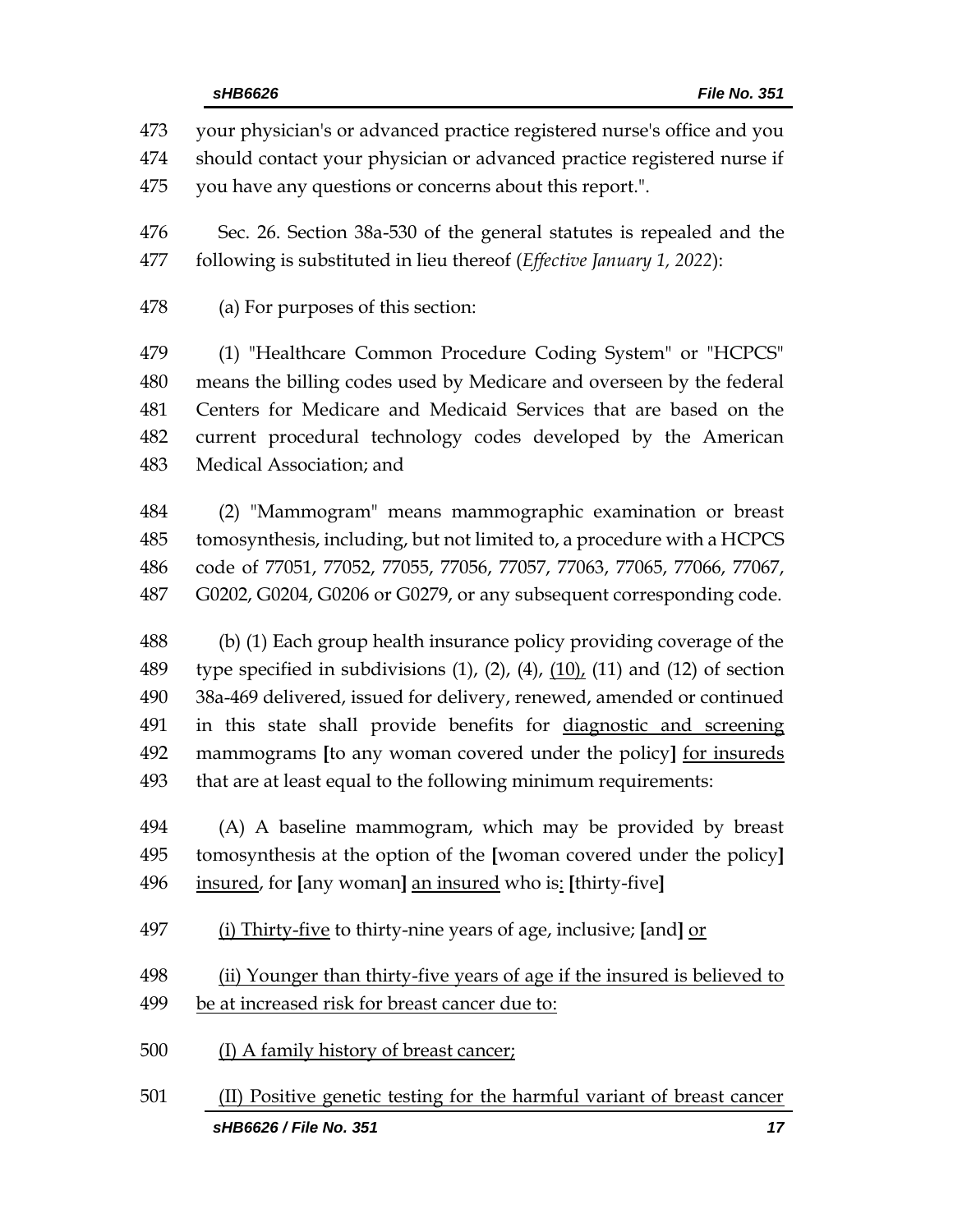|            | <b>File No. 351</b><br>sHB6626                                                                                                |
|------------|-------------------------------------------------------------------------------------------------------------------------------|
| 502<br>503 | gene one, breast cancer gene two or any other gene variant that<br>materially increases the insured's risk for breast cancer; |
| 504        | (III) Prior treatment for a childhood cancer if the course of treatment                                                       |
| 505        | for the childhood cancer included radiation therapy directed at the                                                           |
| 506        | chest;                                                                                                                        |
| 507        | (IV) Prior or ongoing hormone treatment as part of a gender                                                                   |
| 508        | reassignment; or                                                                                                              |
| 509        | (V) Other indications as determined by the insured's physician or                                                             |
| 510        | advanced practice registered nurse; and                                                                                       |
| 511        | (B) [a mammogram] Mammograms, which may be provided by                                                                        |
| 512        | breast tomosynthesis at the option of the [woman covered under the                                                            |
| 513        | policy] insured, every year for [any woman] an insured who is: [forty]                                                        |
| 514        | (i) Forty years of age or older; [.] or                                                                                       |
| 515        | (ii) Younger than forty years of age if the insured is believed to be at                                                      |
| 516        | increased risk for breast cancer due to:                                                                                      |
| 517        | (I) A family history, or prior personal history, of breast cancer;                                                            |
| 518        | (II) Positive genetic testing for the harmful variant of breast cancer                                                        |
| 519        | gene one, breast cancer gene two or any other gene that materially                                                            |
| 520        | increases the insured's risk for breast cancer;                                                                               |
| 521        | (III) Prior treatment for a childhood cancer if the course of treatment                                                       |
| 522        | for the childhood cancer included radiation therapy directed at the                                                           |
| 523        | chest;                                                                                                                        |
| 524        | (IV) Prior or ongoing hormone treatment as part of a gender                                                                   |
| 525        | reassignment; or                                                                                                              |
| 526        | (V) Other indications as determined by the insured's physician or                                                             |
| 527        | advanced practice registered nurse.                                                                                           |
| 528        | (2) Such policy shall provide additional benefits for:                                                                        |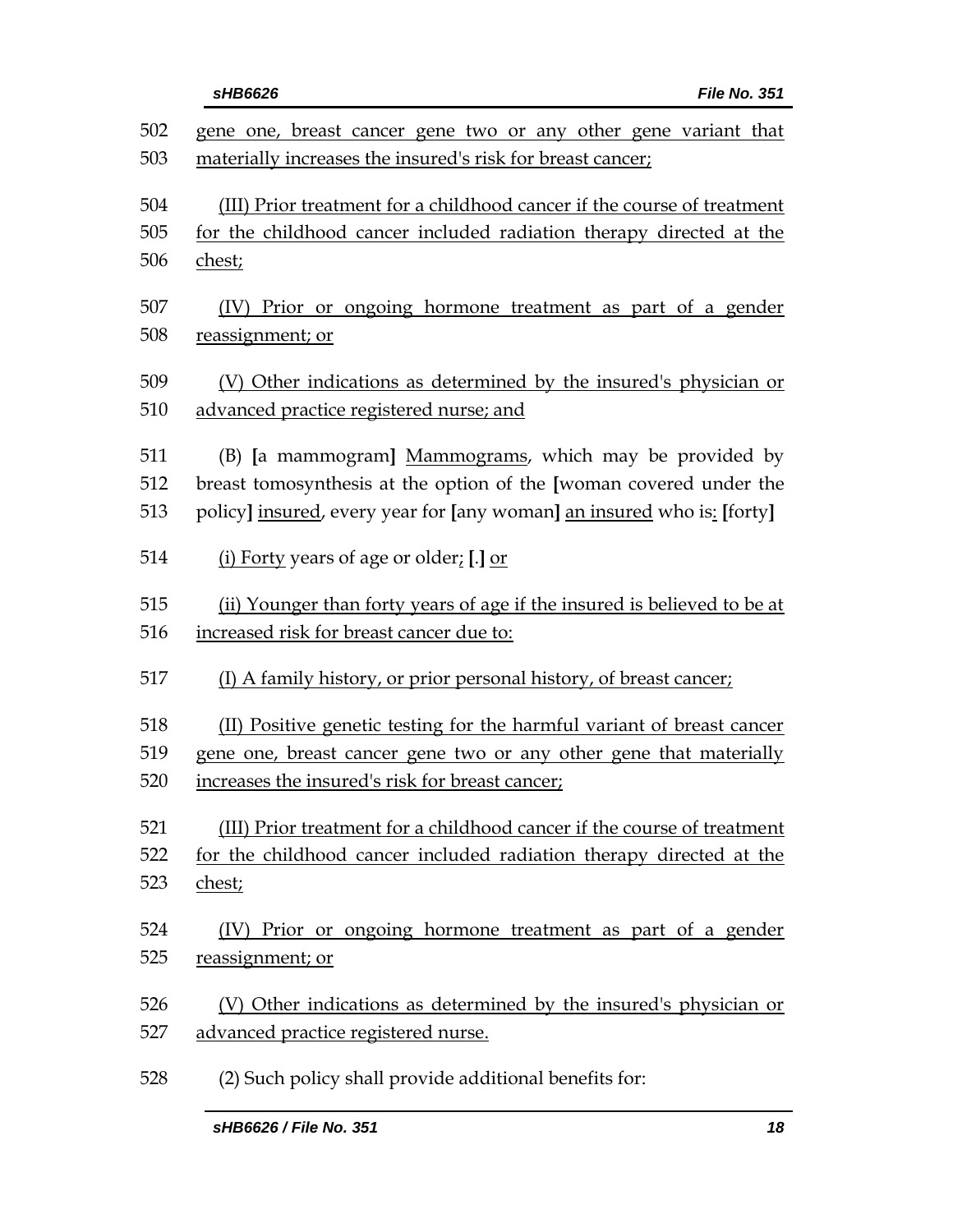|            | <b>File No. 351</b><br>sHB6626                                                                                                                                                    |  |  |
|------------|-----------------------------------------------------------------------------------------------------------------------------------------------------------------------------------|--|--|
| 529<br>530 | (A) Comprehensive [ultrasound screening] diagnostic and screening<br>ultrasounds of an entire breast or breasts if:                                                               |  |  |
| 531        | (i) A mammogram demonstrates heterogeneous or dense breast                                                                                                                        |  |  |
| 532        | tissue based on the Breast Imaging Reporting and Data System                                                                                                                      |  |  |
| 533        | established by the American College of Radiology; or                                                                                                                              |  |  |
| 534        | (ii) [a woman] An insured is believed to be at increased risk for breast                                                                                                          |  |  |
| 535        | cancer due to:                                                                                                                                                                    |  |  |
| 536        | (I) $\underline{A}$ family history, or prior personal history, of breast cancer; [,]                                                                                              |  |  |
| 537        | (II) [positive] Positive genetic testing [, or] for the harmful variant of                                                                                                        |  |  |
| 538        | breast cancer gene one, breast cancer gene two or any other gene that                                                                                                             |  |  |
| 539        | materially increases the insured's risk for breast cancer;                                                                                                                        |  |  |
| 540        | (III) Prior treatment for a childhood cancer if the course of treatment                                                                                                           |  |  |
| 541        | for the childhood cancer included radiation therapy directed at the                                                                                                               |  |  |
| 542        | chest;                                                                                                                                                                            |  |  |
| 543        | (IV) Prior or ongoing hormone treatment as part of a gender                                                                                                                       |  |  |
| 544        | reassignment; or                                                                                                                                                                  |  |  |
| 545        | $\left[ \frac{\text{[III]}}{\text{[III]}} \right]$ other $\left[ \frac{\text{[V]}}{\text{[O]}} \right]$ other indications as determined by $\left[ a \text{ woman's} \right]$ the |  |  |
| 546        | insured's physician or advanced practice registered nurse; [or (iii) such                                                                                                         |  |  |
| 547        | screening is recommended by a woman's treating physician for a                                                                                                                    |  |  |
| 548        | woman who (I) is forty years of age or older, (II) has a family history or                                                                                                        |  |  |
| 549        | prior personal history of breast cancer, or (III) has a prior personal                                                                                                            |  |  |
| 550        | history of breast disease diagnosed through biopsy as benign; and]                                                                                                                |  |  |
| 551        | (B) [Magnetic] Diagnostic and screening magnetic resonance imaging                                                                                                                |  |  |
| 552        | of an entire breast or breasts: [in]                                                                                                                                              |  |  |
| 553        | (i) In accordance with guidelines established by the American Cancer                                                                                                              |  |  |
| 554        | Society [.] for an insured who is thirty-five years of age or older; or                                                                                                           |  |  |
| 555        | (ii) If an insured is younger than thirty-five years of age and believed                                                                                                          |  |  |
| 556        | to be at increased risk for breast cancer due to:                                                                                                                                 |  |  |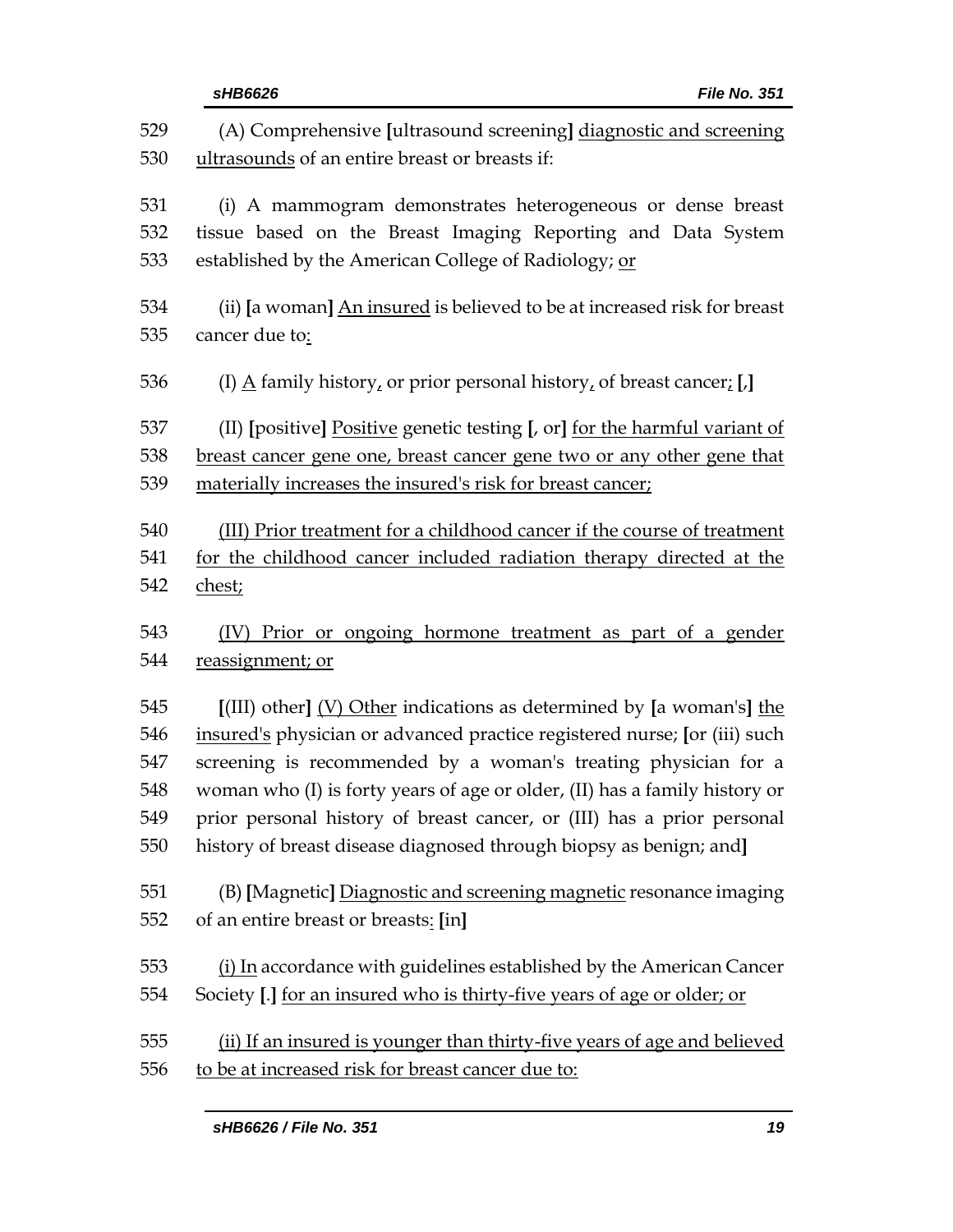|            | sHB6626<br>File No. 351                                                                                                                        |
|------------|------------------------------------------------------------------------------------------------------------------------------------------------|
| 557        | (I) A family history, or prior personal history, of breast cancer;                                                                             |
| 558        | (II) Positive genetic testing for the harmful variant of breast cancer                                                                         |
| 559        | gene one, breast cancer gene two or any other gene that materially                                                                             |
| 560        | increases the insured's risk for breast cancer;                                                                                                |
| 561<br>562 | (III) Prior treatment for a childhood cancer if the course of treatment<br>for the childhood cancer included radiation therapy directed at the |
| 563        | chest;                                                                                                                                         |
| 564<br>565 | Prior or ongoing hormone treatment as part of a gender<br>(IV)<br>reassignment; or                                                             |
| 566        | (V) Other indications as determined by the insured's physician or                                                                              |
| 567        | advanced practice registered nurse;                                                                                                            |
| 568        | (C) Breast biopsies;                                                                                                                           |
| 569        | (D) Prophylactic mastectomies for an insured who is believed to be at                                                                          |
| 570        | increased risk for breast cancer due to positive genetic testing for the                                                                       |
| 571        | harmful variant of breast cancer gene one, breast cancer gene two or any                                                                       |
| 572        | other gene that materially increases the insured's risk for breast cancer;                                                                     |
| 573        | and                                                                                                                                            |
| 574        | (E) Breast reconstructive surgery for an insured who has undergone:                                                                            |
| 575        | (i) A prophylactic mastectomy; or                                                                                                              |
| 576        | (ii) A mastectomy as part of the insured's course of treatment for                                                                             |
| 577        | breast cancer.                                                                                                                                 |
| 578        | (c) Benefits under this section shall be subject to any policy provisions                                                                      |
| 579        | that apply to other services covered by such policy, except that no such                                                                       |
| 580        | policy shall impose a coinsurance, copayment, deductible or other out-                                                                         |
| 581        | of-pocket expense for such benefits. The provisions of this subsection                                                                         |
| 582        | shall apply to a high deductible health plan, as that term is used in                                                                          |
| 583        | subsection (f) of section 38a-520, to the maximum extent permitted by                                                                          |
| 584        | federal law, except if such plan is used to establish a medical savings                                                                        |
| 585        | account or an Archer MSA pursuant to Section 220 of the Internal                                                                               |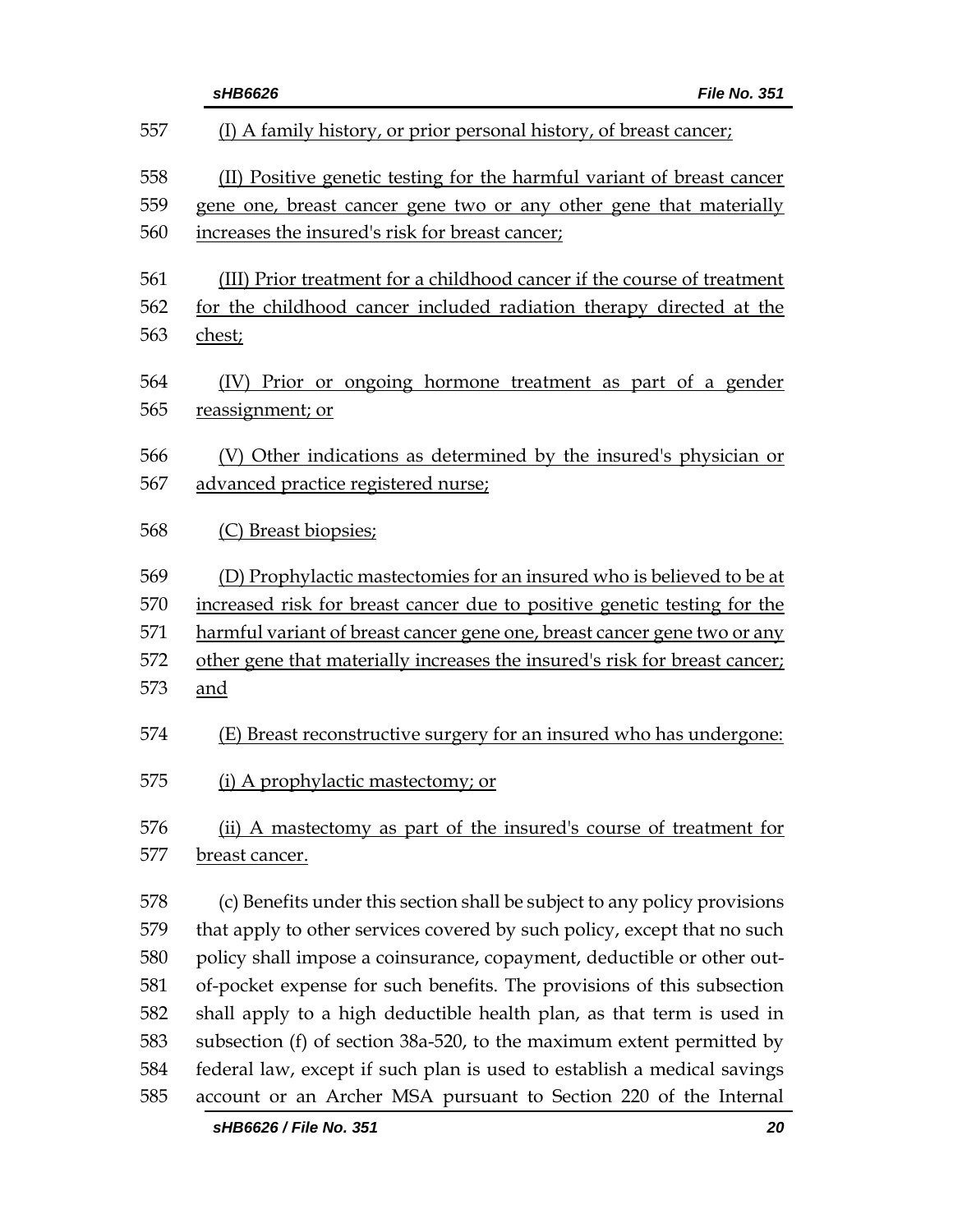Revenue Code of 1986 or any subsequent corresponding internal revenue code of the United States, as amended from time to time, or a health savings account pursuant to Section 223 of said Internal Revenue Code, as amended from time to time, the provisions of this subsection shall apply to such plan to the maximum extent that (1) is permitted by federal law, and (2) does not disqualify such account for the deduction allowed under said Section 220 or 223, as applicable.

 (d) Each mammography report provided to **[**a patient**]** an insured shall include information about breast density, based on the Breast Imaging Reporting and Data System established by the American College of Radiology. Where applicable, such report shall include the following notice: "If your mammogram demonstrates that you have dense breast tissue, which could hide small abnormalities, you might benefit from supplementary screening tests, which can include a breast ultrasound screening or a breast MRI examination, or both, depending on your individual risk factors. A report of your mammography results, which contains information about your breast density, has been sent to your physician's or advanced practice registered nurse's office and you should contact your physician or advanced practice registered nurse if you have any questions or concerns about this report.".

 Sec. 27. Section 19a-193a of the general statutes is repealed and the following is substituted in lieu thereof (*Effective January 1, 2022*):

 (a) Except as provided in subsection (c) of this section and subject to the provisions of sections 19a-177, 38a-498, as amended by this act, and 38a-525, as amended by this act, any person who receives emergency medical treatment services or transportation services from a licensed ambulance service, certified ambulance service or paramedic intercept service shall be liable to such ambulance service for the reasonable and necessary costs of providing such services, irrespective of whether such person agreed or consented to such liability.

 (b) Except as provided in subsection (c) of this section, any person who receives medical services or transport services under nonemergency conditions from a mobile integrated health care program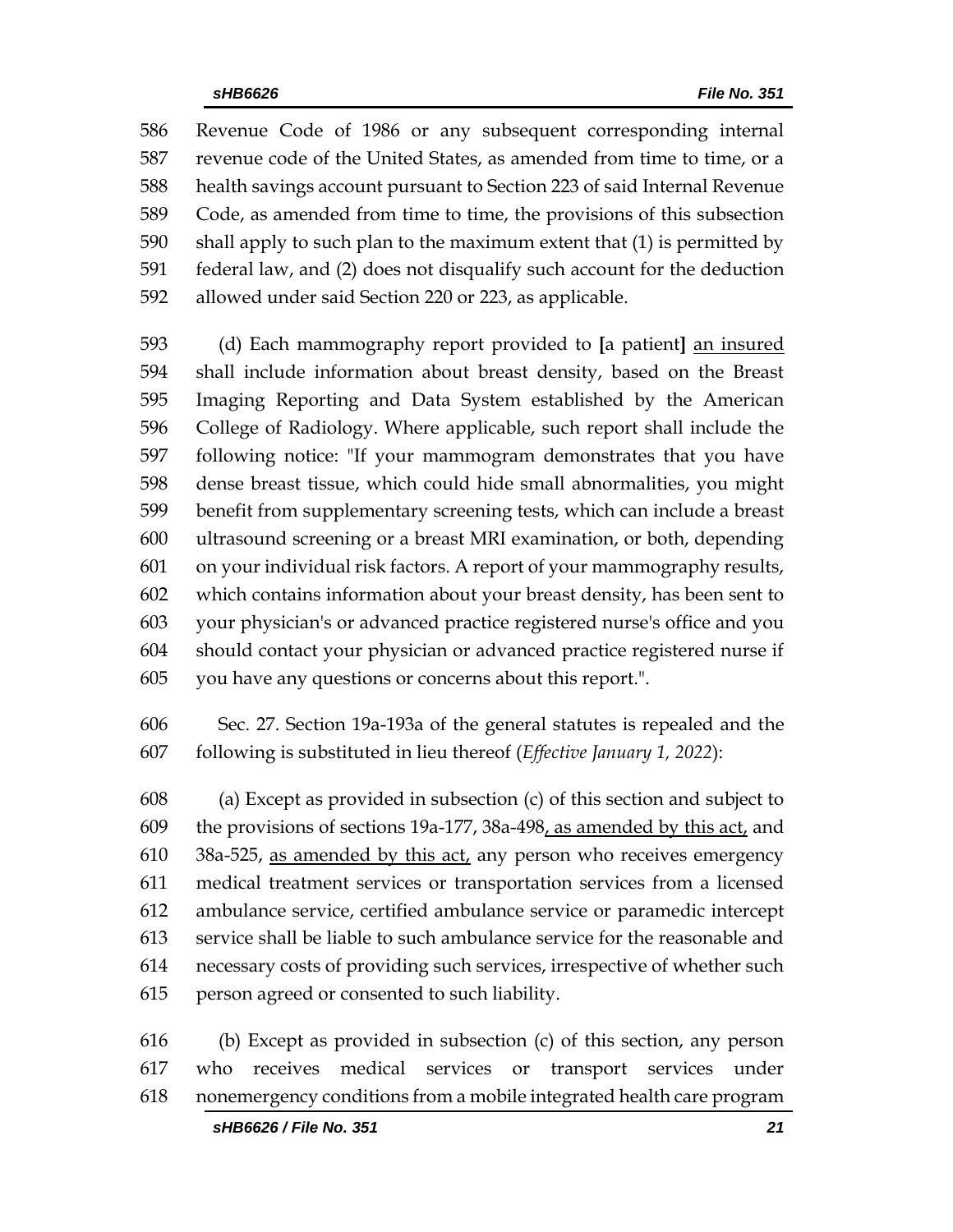|            | sHB6626 / File No. 351<br>22                                                                                                         |  |  |
|------------|--------------------------------------------------------------------------------------------------------------------------------------|--|--|
| 646        | (2) An opportunity to determine whether the cost of a proposed test                                                                  |  |  |
| 645        | (B) Covered under the terms of the patient's health coverage; and                                                                    |  |  |
| 644        | (A) An elective test or examination; and                                                                                             |  |  |
| 643        | examination to further investigate the results of the mammogram is:                                                                  |  |  |
| 642        | (1) Advance notice disclosing whether a proposed test or                                                                             |  |  |
| 641        | patient shall provide to the patient:                                                                                                |  |  |
| 640        | (b) Each health care provider who provides a mammogram to a                                                                          |  |  |
| 639        | and 38a-530 of the general statutes, as amended by this act.                                                                         |  |  |
| 638        | "mammogram" has the same meaning as provided in sections 38a-503                                                                     |  |  |
| 637        | Sec. 28. (NEW) ( <i>Effective October 1, 2021</i> ) (a) As used in this section,                                                     |  |  |
| 636        | transportation services.                                                                                                             |  |  |
| 635        | (B) Receives written consent from such person to provide such                                                                        |  |  |
| 634        | transportation services are nonemergency transportation services; and                                                                |  |  |
| 633        | (A) Discloses to such person the potential cost to such person if such                                                               |  |  |
| 632        | providing such transportation services:                                                                                              |  |  |
| 631        | nonemergency transportation services, unless such service, before                                                                    |  |  |
| 630        | service reasonably believes that such transportation services are                                                                    |  |  |
| 628<br>629 | (2) Transportation services from a licensed ambulance service,<br>certified ambulance service or paramedic intercept service if such |  |  |
| 627        | employment as defined in section 31-275; [.] or                                                                                      |  |  |
| 626        | for an injury arising out of and in the course of such person's                                                                      |  |  |
| 625        | paramedic intercept service or mobile integrated health care program                                                                 |  |  |
| 624        | from a licensed ambulance service, certified ambulance service,                                                                      |  |  |
| 623        | (1) Emergency medical treatment services or transportation services                                                                  |  |  |
| 622        | receives: [emergency]                                                                                                                |  |  |
| 621        | (c) The provisions of this section shall not apply to any person who                                                                 |  |  |
| 620        | reasonable and necessary costs of providing such services.                                                                           |  |  |
| 619        | shall be liable to such mobile health care integrated program for the                                                                |  |  |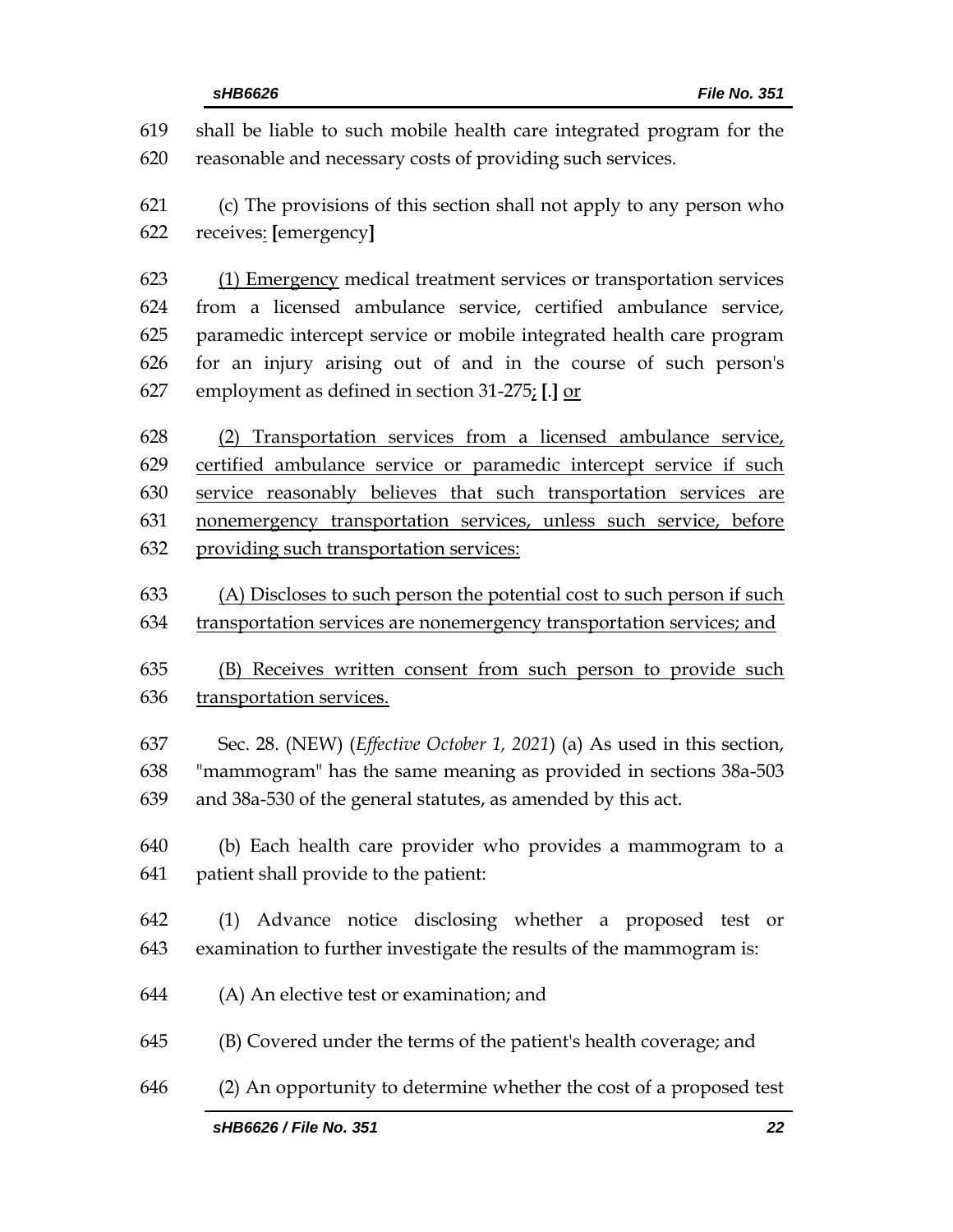647 or examination to further investigate the results of the mammogram is 648 covered under the terms of the patient's health coverage.

649 (c) The Commissioner of Public Health may adopt regulations, in 650 consultation with the Insurance Commissioner and in accordance with 651 the provisions of chapter 54 of the general statutes, to implement the

652 provisions of this section.

This act shall take effect as follows and shall amend the following sections:

| Section 1 | January 1, 2022 | New section |
|-----------|-----------------|-------------|
| Sec. 2    | January 1, 2022 | New section |
| Sec. 3    | January 1, 2022 | New section |
| Sec. 4    | January 1, 2022 | New section |
| Sec. 5    | January 1, 2022 | New section |
| Sec. 6    | January 1, 2022 | New section |
| Sec. 7    | January 1, 2022 | New section |
| Sec. 8    | January 1, 2022 | New section |
| Sec. 9    | January 1, 2022 | New section |
| Sec. 10   | January 1, 2022 | New section |
| Sec. 11   | January 1, 2022 | New section |
| Sec. 12   | January 1, 2022 | New section |
| Sec. 13   | January 1, 2022 | New section |
| Sec. 14   | January 1, 2022 | New section |
| Sec. 15   | January 1, 2022 | New section |
| Sec. 16   | January 1, 2022 | New section |
| Sec. 17   | July 1, 2021    | New section |
| Sec. 18   | January 1, 2022 | 38a-492c    |
| Sec. 19   | January 1, 2022 | 38a-518c    |
| Sec. 20   | January 1, 2022 | 38a-492k    |
| Sec. 21   | January 1, 2022 | 38a-518k    |
| Sec. 22   | January 1, 2022 | 38a-498     |
| Sec. 23   | January 1, 2022 | 38a-525     |
| Sec. 24   | October 1, 2021 | New section |
| Sec. 25   | January 1, 2022 | 38a-503     |
| Sec. 26   | January 1, 2022 | 38a-530     |
| Sec. 27   | January 1, 2022 | 19a-193a    |
| Sec. 28   | October 1, 2021 | New section |
|           |                 |             |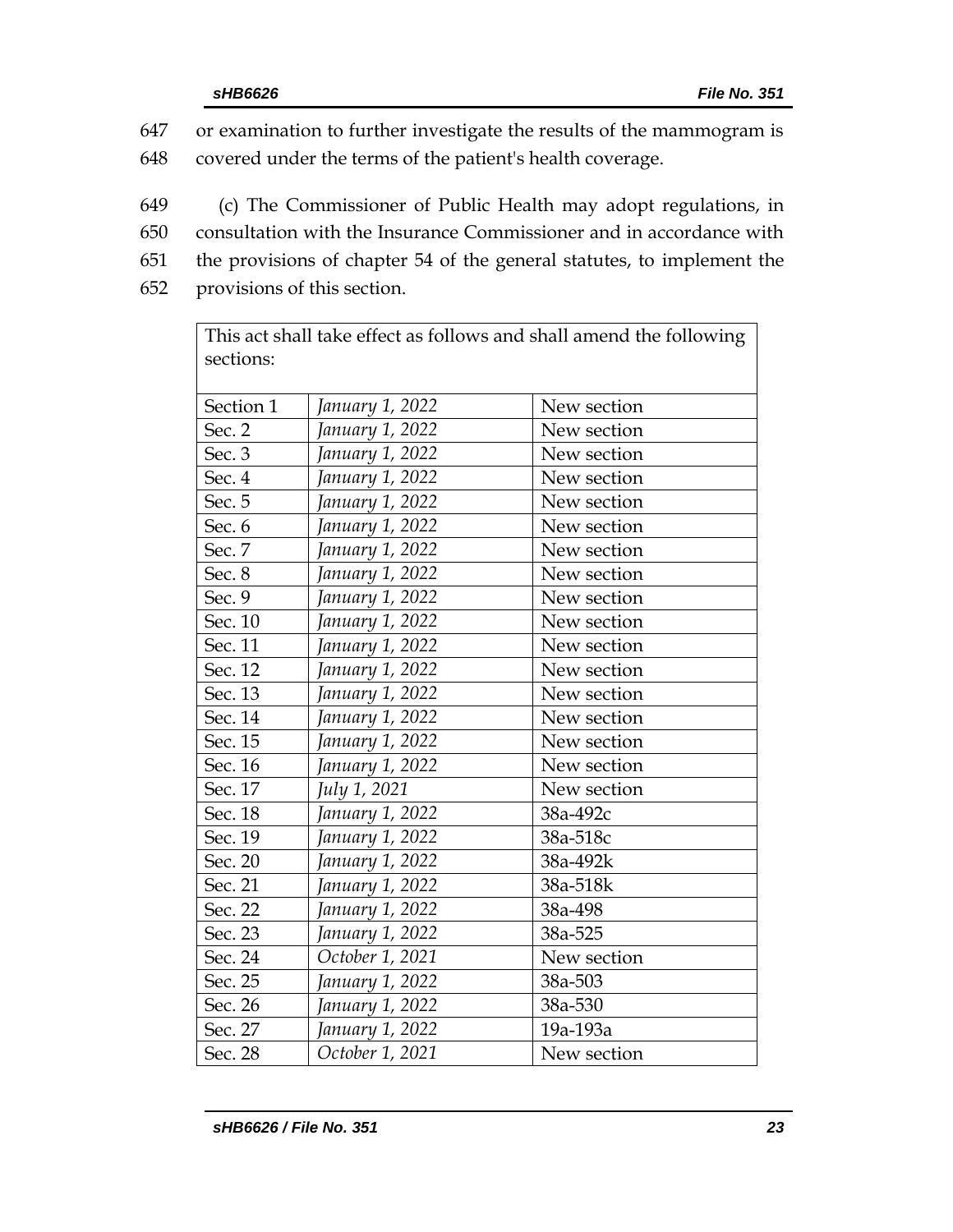# *Statement of Legislative Commissioners:*

In Sections 25 and 26, Subsec. (b)(1) was redrafted for clarity and consistency and, in Subsec.  $(b)(2)(A)(ii)(V)$ , the closing bracket after "benign;" was moved to after "and" for consistency.

*INS Joint Favorable Subst.*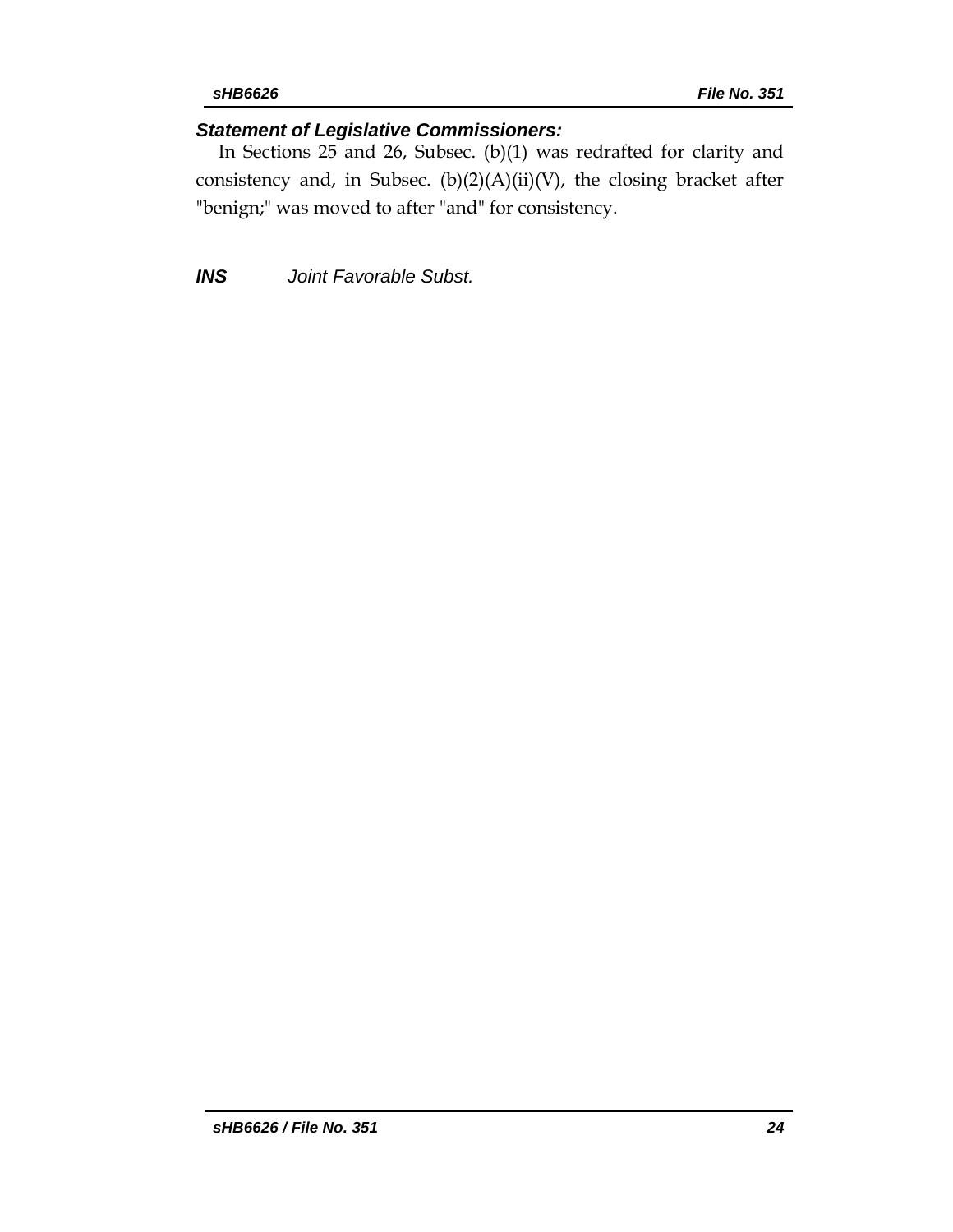*The following Fiscal Impact Statement and Bill Analysis are prepared for the benefit of the members of the General Assembly, solely for purposes of information, summarization and explanation and do not represent the intent of the General Assembly or either chamber thereof for any purpose. In general,*  fiscal impacts are based upon a variety of informational sources, including the analyst's professional *knowledge. Whenever applicable, agency data is consulted as part of the analysis, however final products do not necessarily reflect an assessment from any specific department.*

## *OFA Fiscal Note*

### *State Impact:*

| <b>Agency Affected</b>     | <b>Fund-Effect</b> | FY 22 \$    | FY 23 \$    |
|----------------------------|--------------------|-------------|-------------|
| State Comptroller - Fringe | GF - Cost          | Significant | Significant |
| <b>Benefits</b>            |                    |             |             |
| State – ACA Mandate        | GF - Cost          | See Below   | See Below   |
| Insurance Dept.            | GF - Cost          | $Up$ to     | $Up$ to     |
|                            |                    | \$50,000    | \$100,000   |
| UConn Health Ctr.          | GF - Revenue       | Minimal     | Minimal     |
|                            | Gain               |             |             |

Note: GF=General Fund

## *Municipal Impact:*

| <b>Municipalities</b>  | Effect               | $FY$ 22 \$ | FY 23 \$  |
|------------------------|----------------------|------------|-----------|
| Various Municipalities | <b>STATE</b>         | See Below  | See Below |
|                        | MANDATE <sup>1</sup> |            |           |
|                        | - Cost               |            |           |

## *Explanation*

 $\overline{a}$ 

The bill requires that certain health insurance plans cover 11 newly mandated benefits<sup>2</sup>, ambulance services are provided at in-network level of benefits, and the Insurance Department establish a program to increase breast cancer awareness. The bill results in the fiscal impact

<sup>1</sup> State mandate is defined in Sec. 2-32b(2) of the Connecticut General Statutes, "state mandate" means any state initiated constitutional, statutory or executive action that requires a local government to establish, expand or modify its activities in such a way as to necessitate additional expenditures from local revenues.

<sup>2</sup> Benefits include: motorized wheelchairs; cochlear implants and surgery; coronary calcium tests; genetic cystic fibrosis screenings; certain physical therapies; equine therapy; gambling disorder treatment; audiologic, ophthalmologic, and optometric care; specialized formula; colorectal cancer diagnosis; mammograms.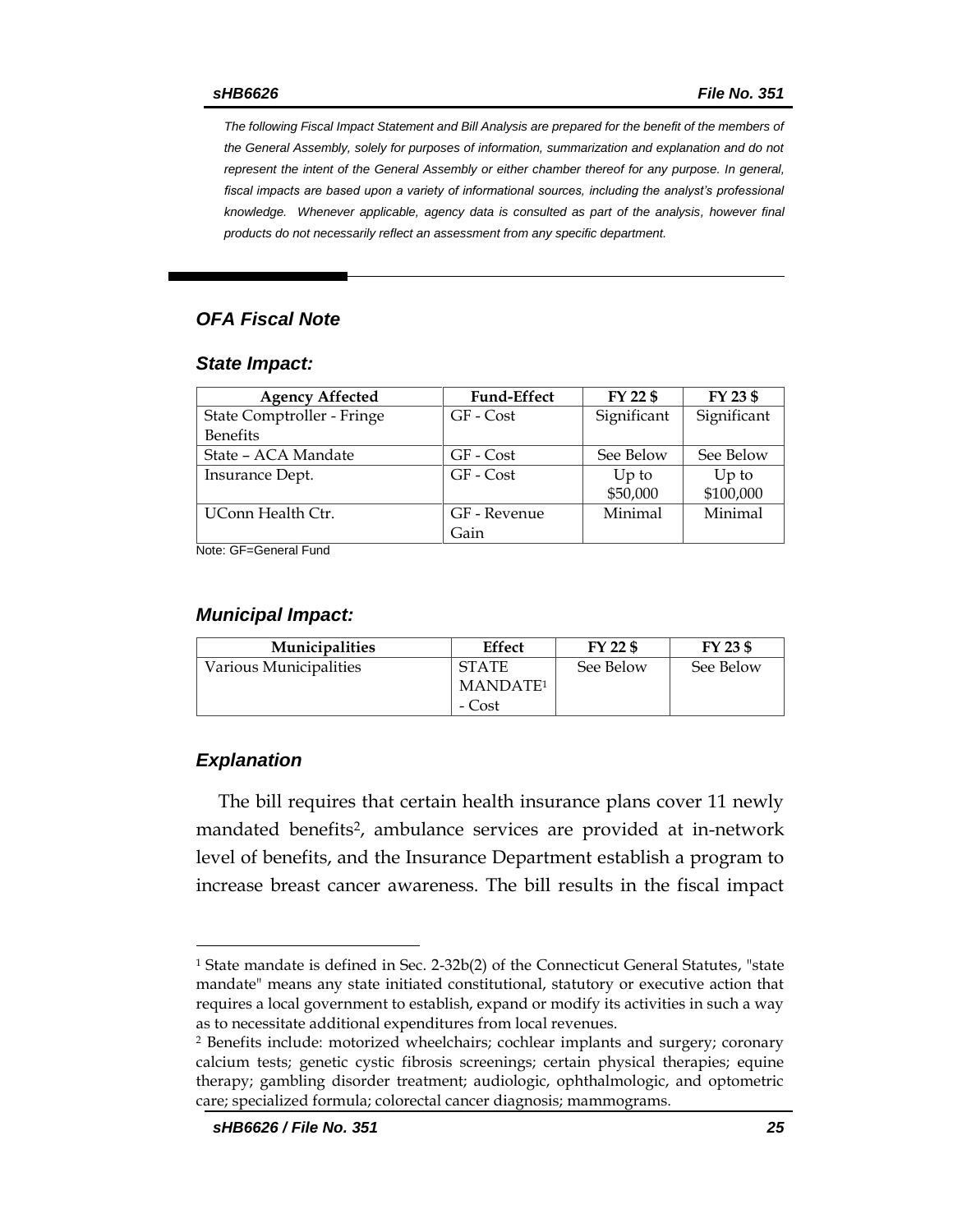described below.

There is a significant cost to the state employee and retiree health plan, municipalities that participate in the Partnership Plan, and fullyinsured municipalities due to providing coverage for the newly included benefits, to the extent that the plans' policies are not currently in accordance with the provisions of the bill.

The cost to include any associated benefits not currently covered will be reflected in plan premiums for plan years starting on or after January 1, 2022. Premiums will increase based on the projected utilization of benefits, as determined by plan actuaries.

For illustration, the full estimated cost of a cochlear implant surgery, as a benefit mandated by the bill, is approximately \$30,000-\$50,000 per ear. It is also estimated that motorized wheelchairs cost approximately \$2,000 - \$7,000, including battery replacements.<sup>3</sup>

In addition, many municipal health plans are recognized as "grandfathered" health plans under the Affordable Care Act (ACA). It is unclear what effect the adoption of certain health mandates will have on the grandfathered status of certain municipal plans under ACA. Pursuant to federal law, municipalities with self-insured plans are exempt from state insurance mandates.

While self-insured plans are exempt from state insurance mandates, the state employee and retiree health plan has traditionally adopted them.

The bill will result in a cost to the state pursuant to the ACA to the extent the benefits are not currently covered under the Exchange's benchmark plan. Federal law requires the state to defray the cost of any such additional mandated benefits for all plans sold in the Exchange, by reimbursing the carrier or the insured for the excess coverage. Absent

 $\overline{a}$ 

<sup>&</sup>lt;sup>3</sup> The state employee and retiree health plan currently covers motorized wheelchairs as a benefit, however it is unknown if all fully-insured municipal plans or the Exchange benchmark plan cover them.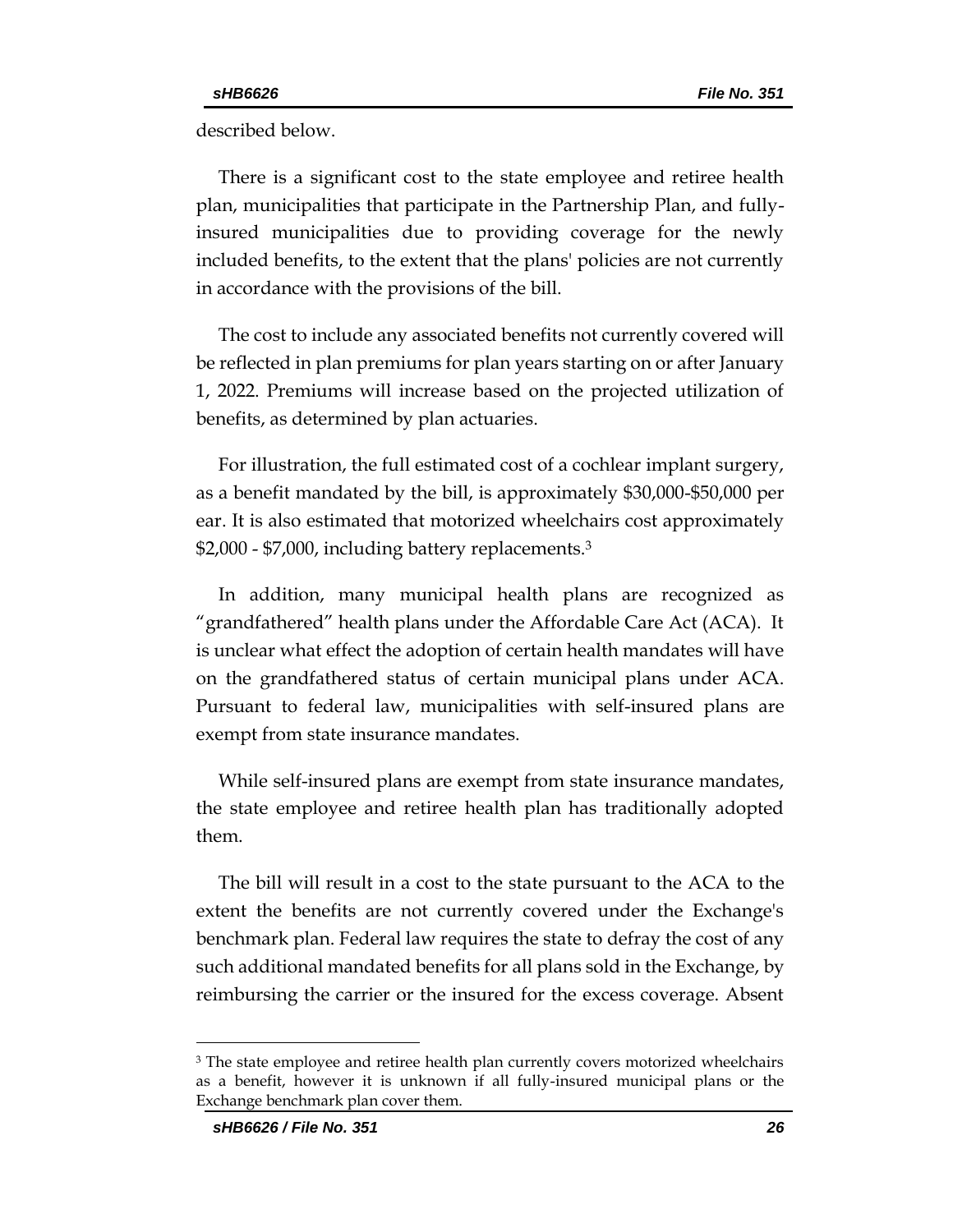further federal guidance, state mandated benefits enacted after December 31, 2011 cannot be considered part of the essential health benefits required under federal law, unless they are already part of the benchmark plan.

The bill results in a potential minimal revenue gain to UConn Health Center, associated with the additional mandated benefits.

The bill has no fiscal impact to the Department of Social Services (DSS), as it currently covers audiologic, ophthalmologic, and optometric services under Medicaid.

Lastly, the bill results in a cost to the Insurance Department (DOI) of up to \$100,000 annually (with a half year cost of up to \$50,000 in FY 22), to implement a new breast cancer awareness program that includes outreach to young women of color. To implement the targeted outreach to individuals, it is anticipated that DOI would contract with a thirdparty vendor and incur such costs.

## *The Out Years*

The annualized ongoing fiscal impact identified above would continue into the future subject to an increase in future premiums and health care cost inflation.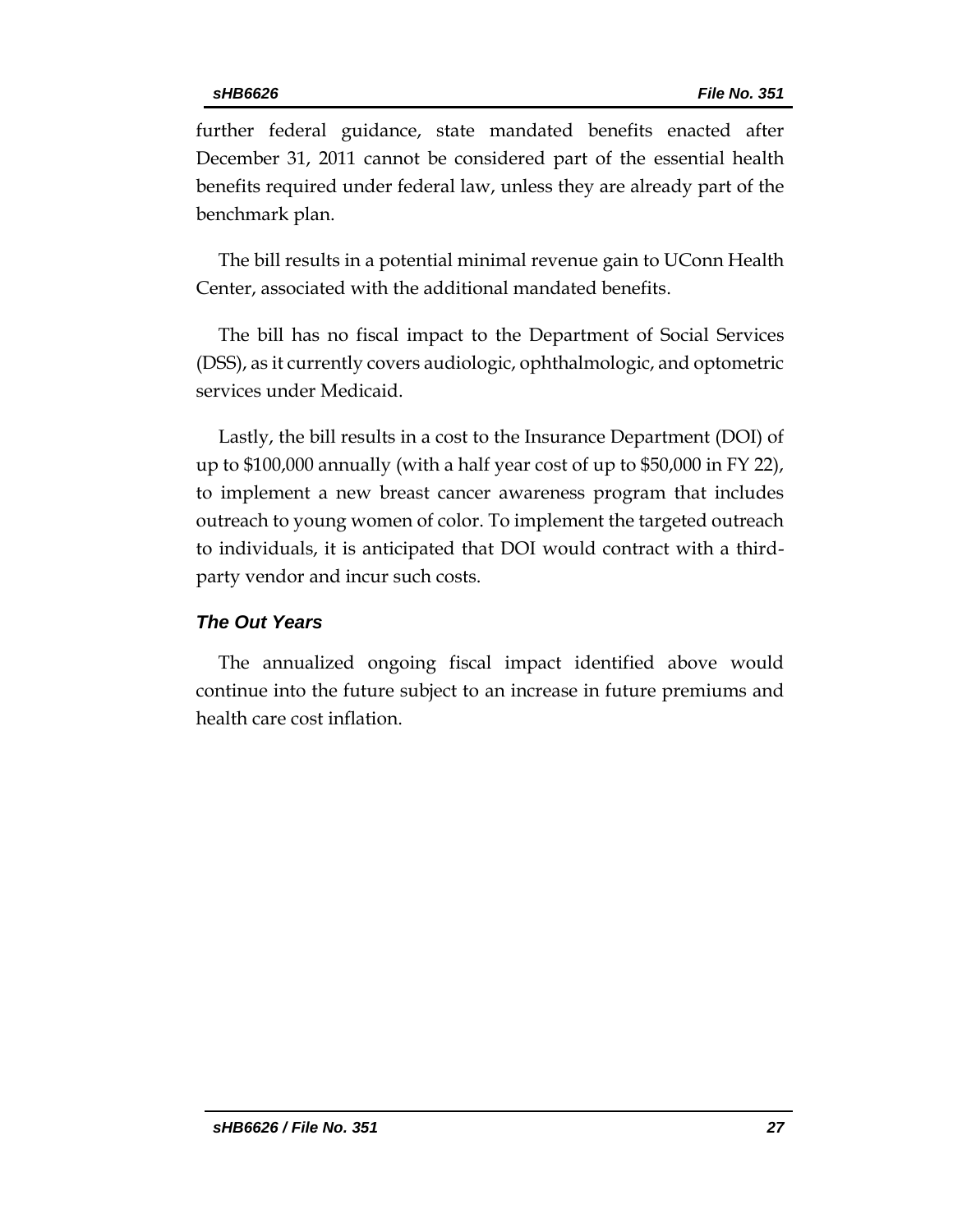# **OLR Bill Analysis**

**sHB 6626**

## *AN ACT CONCERNING REQUIRED HEALTH INSURANCE AND MEDICAID COVERAGE, AMBULANCE SERVICES AND COST TRANSPARENCY.*

## **SUMMARY**

This bill requires certain individual and group commercial health insurance policies to cover the following benefits and services:

- 1. motorized wheelchairs, including used motorized wheelchairs, repairs, and replacement batteries (§§ 1 & 2);
- 2. cochlear implants and cochlear implant surgery, either unilateral or bilateral depending on the insured's hearing loss diagnosis (§§  $3 \& 4);$
- 3. medically necessary coronary calcium scan tests ( $\S$ § 5 & 6);
- 4. genetic cystic fibrosis screenings for women  $(\S \S 7 \& 8)$ ;
- 5. treatment of neurological conditions and diseases, including physical therapy to treat amyotrophic lateral sclerosis (§§ 9 & 10);
- 6. equine therapy for insureds who are veterans ( $\S$ § 11 & 12);
- 7. gambling disorder treatment (§§ 13 & 14);
- 8. audiologic, ophthalmologic, and optometric care (§§ 15 & 16);
- 9. specialized formula for insureds of any age (currently coverage is limited to children up to age 12) when it is medically necessary to treat a disease or condition and administered under a physician's direction (§§ 18 & 19);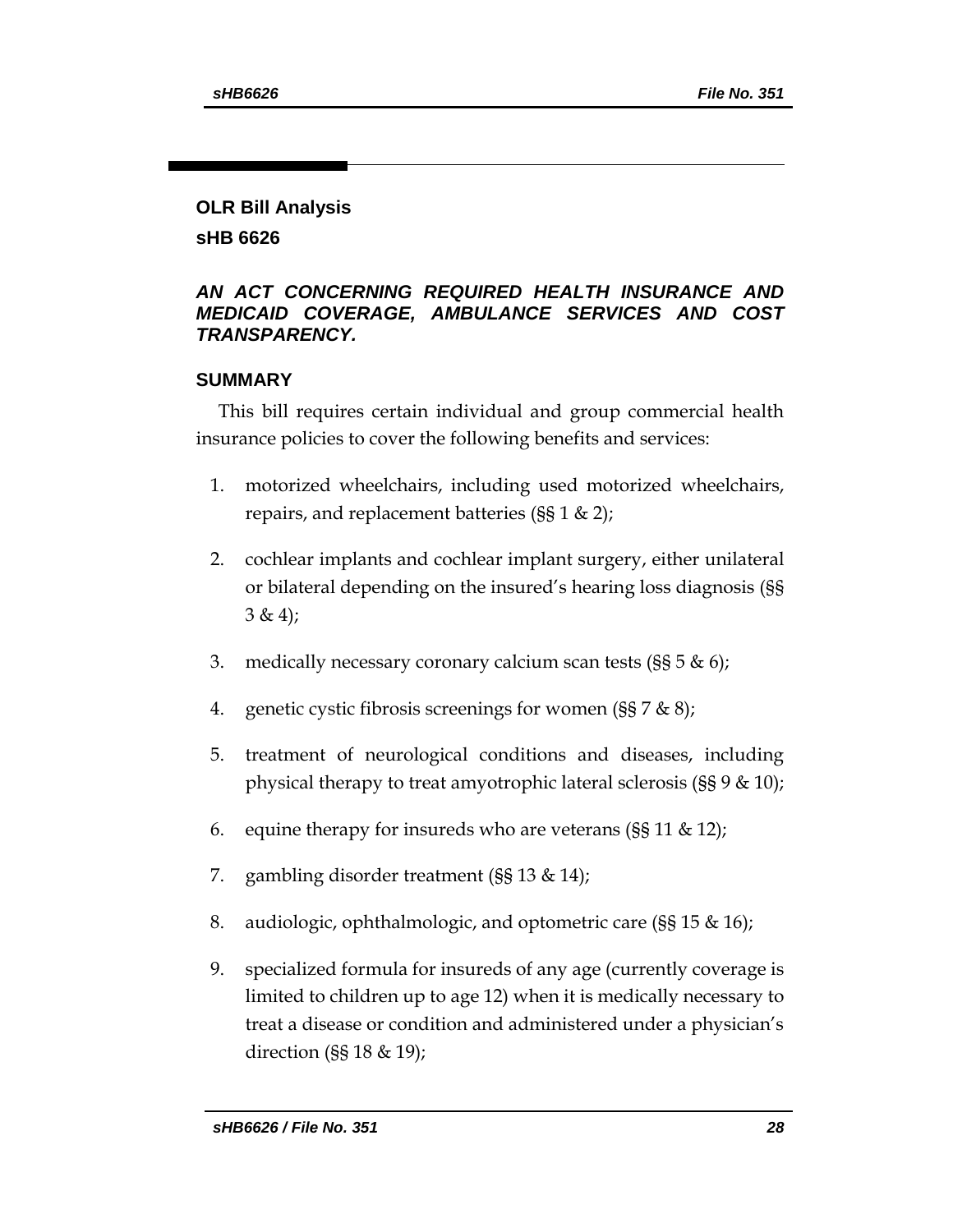- 10. colorectal cancer diagnosis, with no deductible for a procedure that began as a diagnostic colonoscopy or sigmoidoscopy (the law already requires coverage for colorectal cancer screenings) (§§ 20 & 21); and
- 11. diagnostic and screening mammograms, ultrasounds, and magnetic resonance imaging (MRIs); breast biopsies; certain prophylactic mastectomies; and breast reconstruction surgery, subject to certain conditions (§§ 25 & 26).

The bill also requires the Department of Social Services (DSS) commissioner to provide Medicaid reimbursement for audiologic, ophthalmologic, and optometric care; seek federal approval for this, if necessary; and adopt implementing regulations (§ 17).

The bill expands coverage under certain commercial health insurance policies for ambulance services and requires coverage at the in-network level of benefits (§§ 22 & 23). It also specifies that a person is not liable for nonemergency transportation services unless the provider discloses the potential cost to the person and receives the person's written consent for the services (§ 27).

Additionally, the bill requires the insurance commissioner to establish a program that advances breast health and breast cancer awareness and promotes early breast cancer detection (§ 24). He must do this by January 1, 2022, and within available appropriations. As part of the program, he must provide outreach to individuals, including young women of color.

Lastly, the bill requires a health care provider who performs a mammogram on a patient to provide the patient (1) advance notice of whether a proposed test or examination following the mammogram is elective and covered under the patient's health care plan and (2) an opportunity to determine if the proposed test or examination is covered under his or her health care plan (§ 28). It authorizes the public health commissioner, in consultation with the insurance commissioner, to adopt implementing regulations.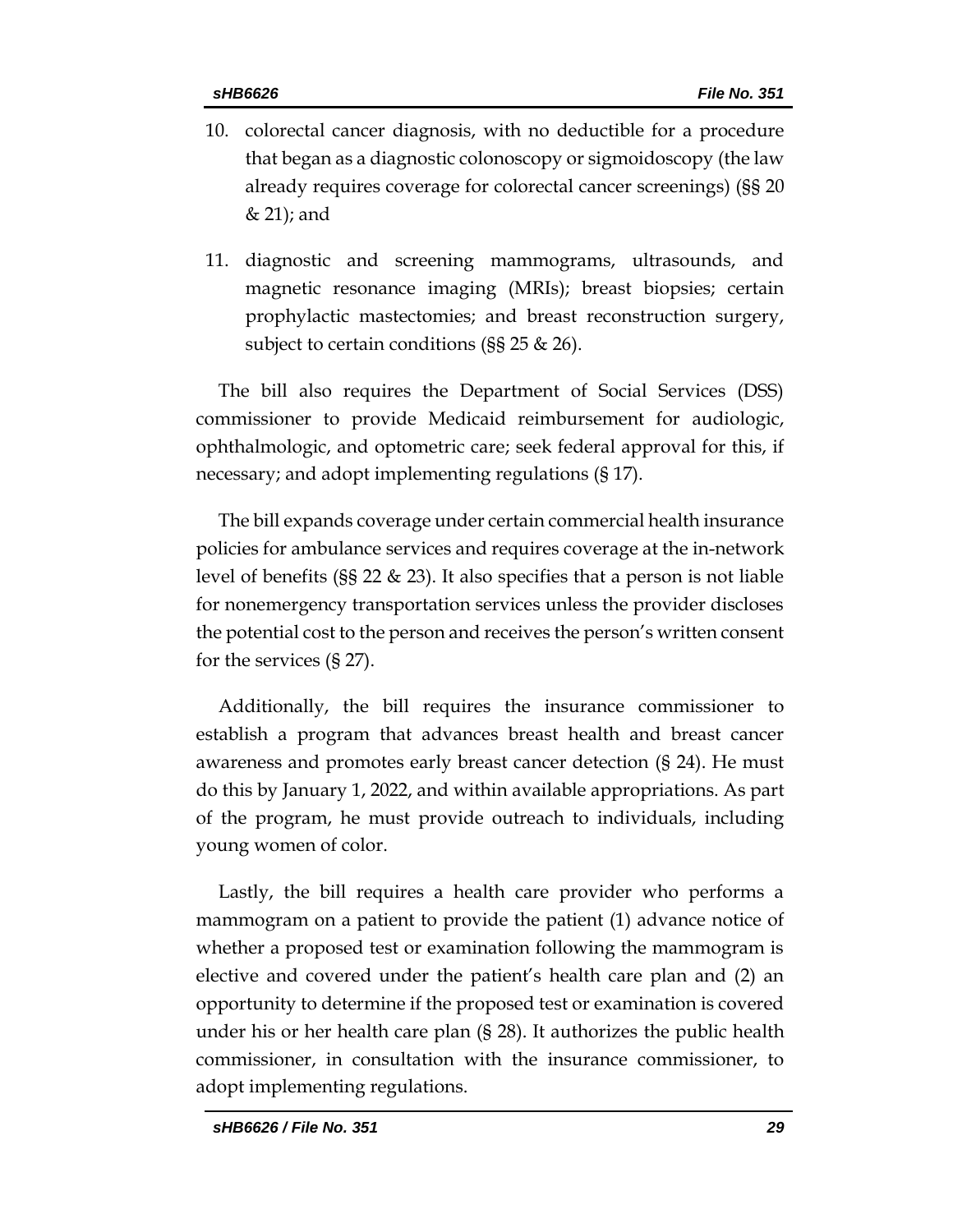EFFECTIVE DATE: January 1, 2022, except for the provisions regarding Medicaid's reimbursement for audiologic, ophthalmologic, and optometric care, which are effective July 1, 2021; and the provisions requiring (1) the insurance commissioner to establish a breast health awareness program and (2) health care providers performing mammograms to provide advance notice to patients about proposed follow up testing, which are effective October 1, 2021.

## **§ 17 — MEDICAID REIMBURSEMENT REQUIREMENT**

The bill requires the DSS commissioner to provide Medicaid reimbursement for audiologic, ophthalmologic, and optometric care and seek federal approval of a Medicaid state plan amendment or waiver for this, if necessary, in accordance with state law.

It also requires her to adopt implementing regulations. It authorizes her to adopt policies and procedures to implement these provisions while in the process of adopting regulations as long as the policies and procedures are posted on the DSS website and the state eRegulations system before they are adopted.

# **§§ 22-23 & 27 — AMBULANCE SERVICES** *Commercial Insurance Coverage (§§ 22 & 23)*

By law, certain individual and group health insurance policies must cover medically necessary ambulance services. The bill requires the policies to cover the ambulance services at the in-network level, including the in-network level of cost sharing.

Under existing law, the policies must cover, at a minimum, medically necessary ambulance services when an insured is transported to a hospital. The bill also requires the policies to cover medically necessary ambulance service from a hospital to the insured's residence.

By law, an ambulance service provider may bill a health carrier (e.g., insurer or HMO) for direct payment of emergency ambulance services if the provider has not been paid by any other source. In this case, the provider must indicate on the claim requesting payment that it is subject to assignment. The bill also authorizes the provider to indicate that it is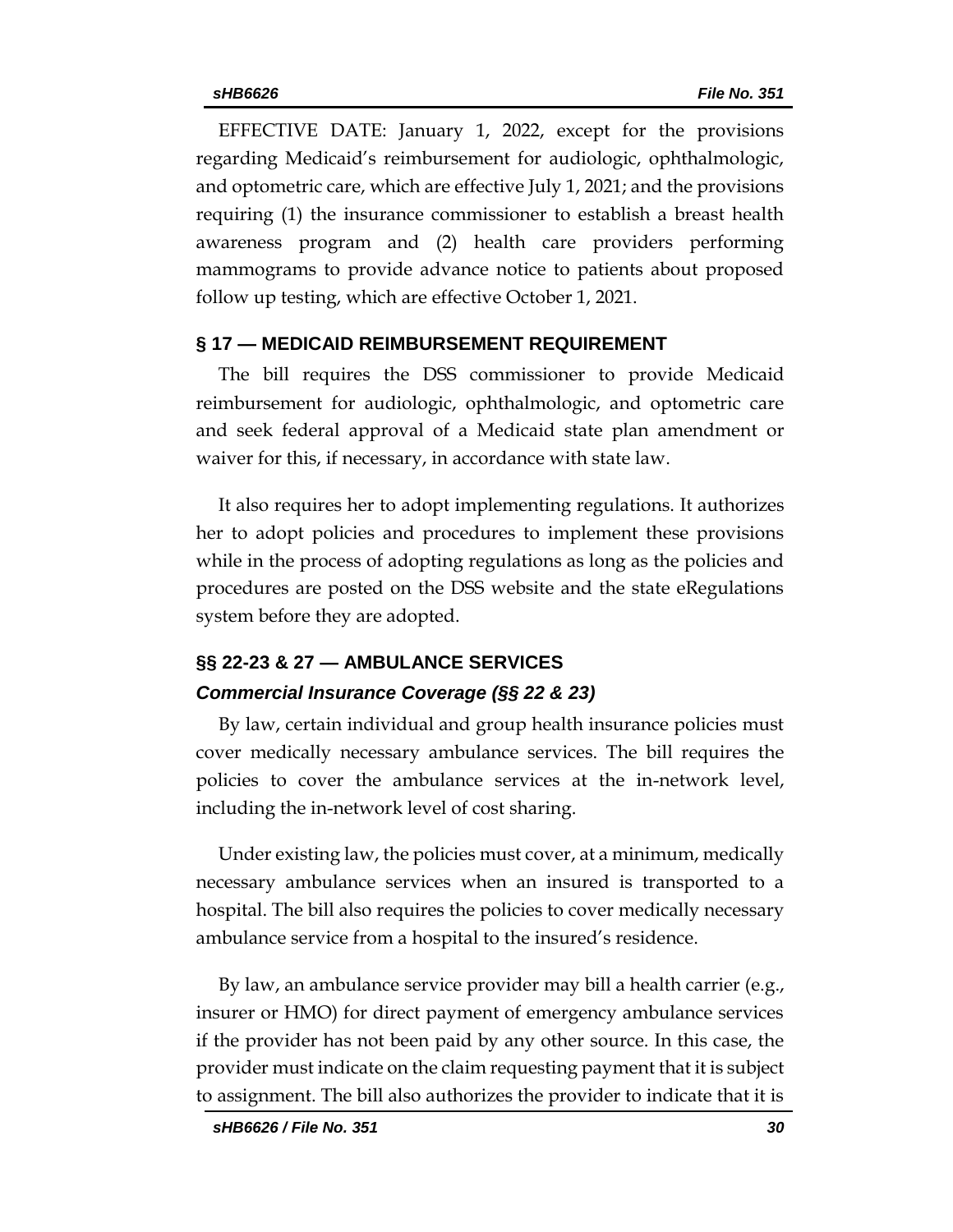subject to assignment electronically if the claim is submitted electronically.

## *Liability for Nonemergency Ambulance Services (§ 27)*

Under the bill, a person is not liable for nonemergency transportation services provided by a licensed or certified ambulance service or paramedic intercept service unless the provider, before providing the services, discloses their potential cost to the person and receives the person's written consent for the service.

## **§§ 25 & 26 — COMMERCIAL INSURANCE COVERAGE FOR BREAST CANCER SCREENINGS AND RELATED PROCEDURES**

The bill expands coverage requirements for mammograms, ultrasounds, and MRIs under certain commercial health insurance policies and requires the policies to also cover specified related procedures.

As under existing law, the bill prohibits the policies from imposing cost sharing (coinsurance, copayment, deductible, or other out-ofpocket expenses) for the services. This cost-sharing prohibition applies to all affected policies, but only applies to high deductible health plans (1) to the extent federal law permits it and (2) as long as it does not disqualify a medical or health savings account from preferable tax treatment.

## *Mammograms*

Under current law, the policies must cover a baseline mammogram for a woman aged 35 to 39 and an annual mammogram for a woman aged 40 or older. The bill instead requires the policies to cover diagnostic and screening mammograms at these age intervals for any insured, male or female.

It also requires the policies to cover a baseline mammogram for an insured who is younger than age 35 and an annual mammogram for an insured who is younger than age 40 if the insured is believed to be at in increased risk for breast cancer due to any of the following: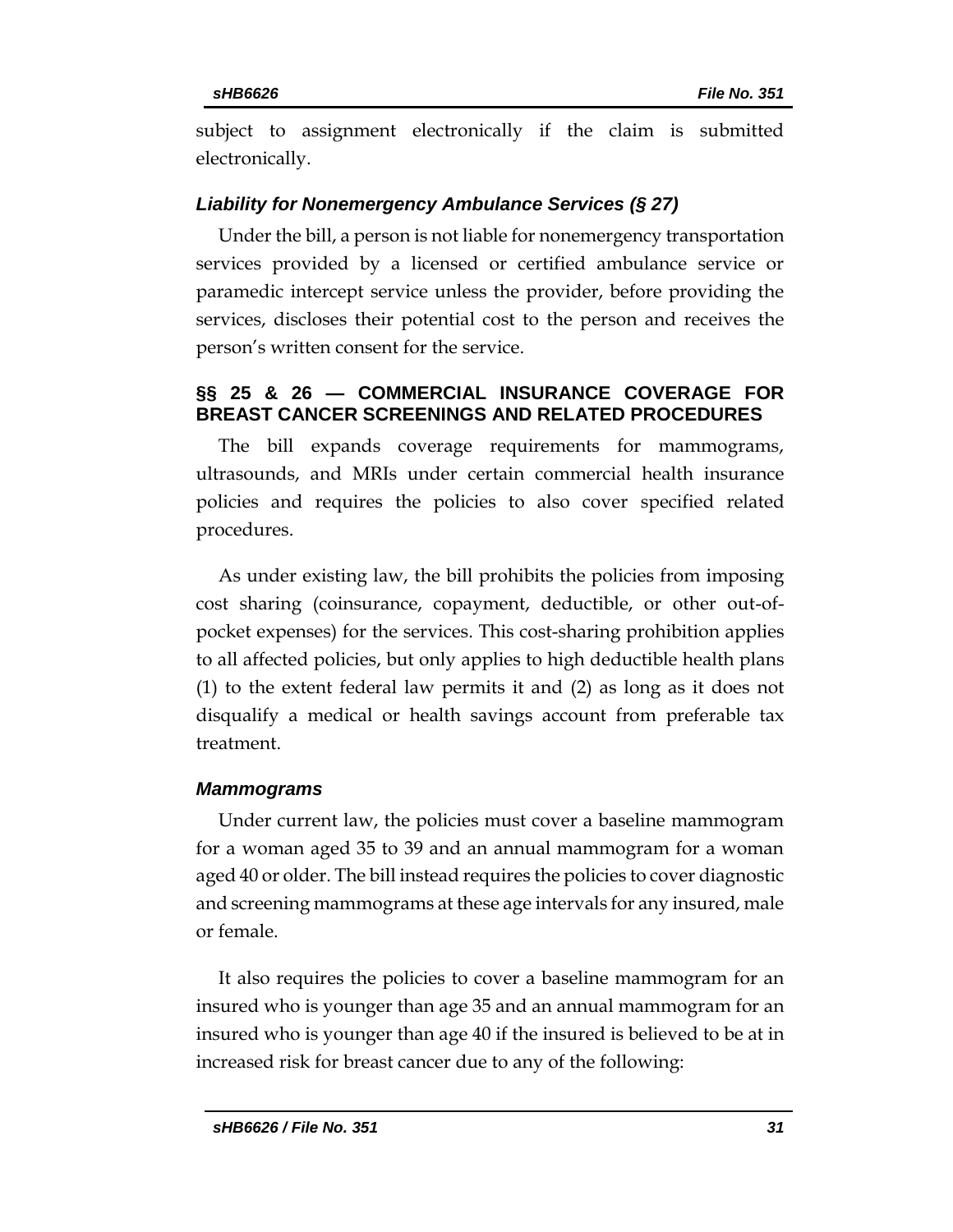- 1. a family breast cancer history (or, if an annual mammogram, a personal breast cancer history);
- 1. positive genetic testing for the breast cancer gene one (BRCA1), breast cancer gene two (BRCA2), or other gene that materially increases the insured's breast cancer risk;
- 2. prior childhood cancer treatment that included radiation therapy to the chest;
- 3. prior or ongoing hormone treatment for gender reassignment; or
- 4. other indications the insured's physician or advanced practice registered nurse (APRN) determines.

# *Breast Ultrasounds*

Current law requires the policies to cover a comprehensive breast ultrasound screening if a mammogram demonstrates the woman has dense breast tissue or is at increased risk for breast cancer based on family or personal breast cancer history or other indications her physician or APRN determines.

The bill instead requires the policies to cover both diagnostic and screening breast ultrasounds for any insured whose mammogram demonstrates the insured has dense breast tissue or is at increased breast cancer due to any of the following:

- 1. a family or personal breast cancer history;
- 2. positive genetic testing for BRCA1, BRCA2, or other gene that materially increases the insured's breast cancer risk;
- 3. prior childhood cancer treatment that included radiation therapy to the chest;
- 4. prior or ongoing hormone treatment for gender reassignment; or
- 5. other indications the insured's physician or APRN determines.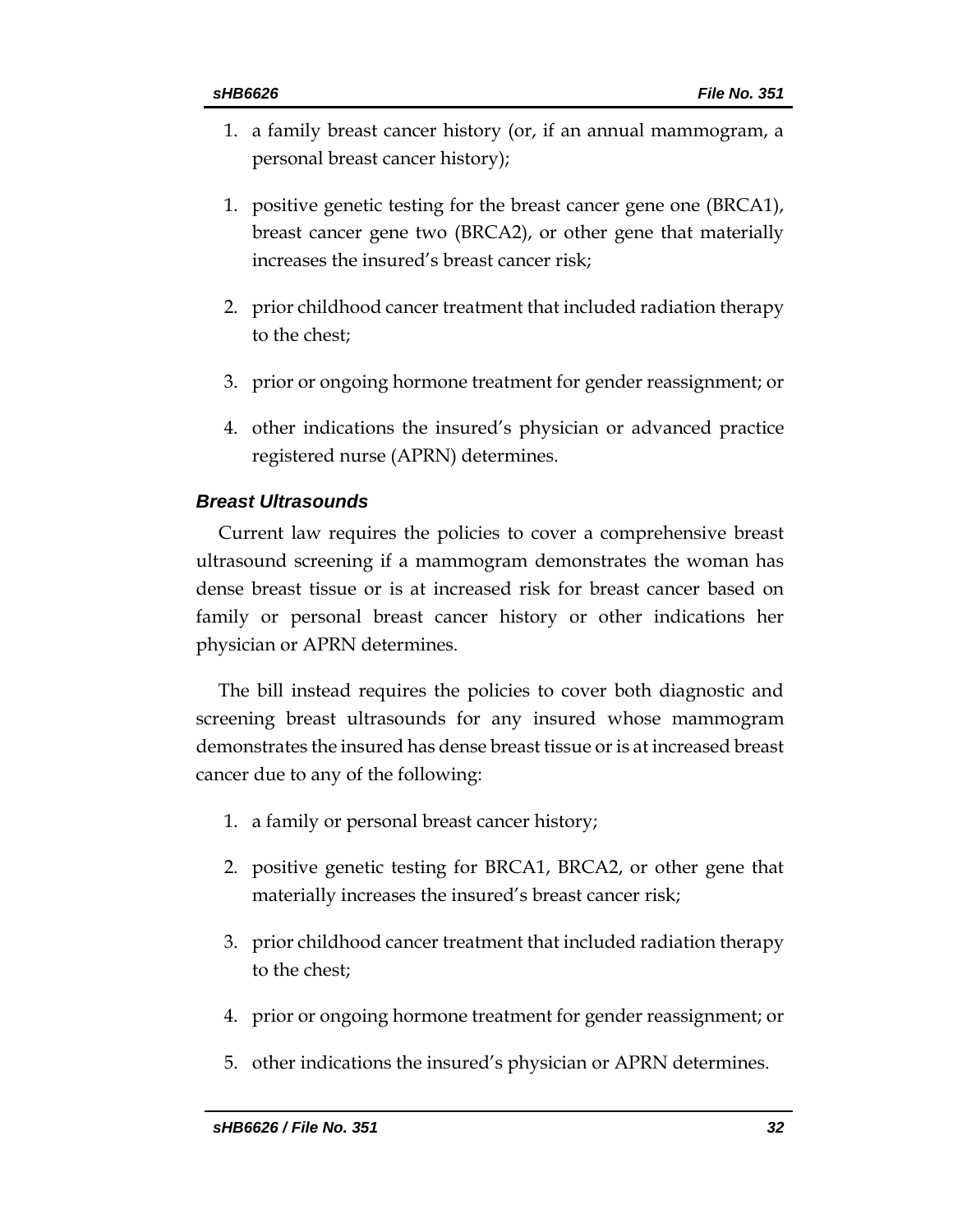## *Breast MRIs*

Current law requires the policies to cover a woman's breast MRI in accordance with American Cancer Society guidelines.

The bill instead requires the policies to cover both diagnostic and screening breast MRIs in accordance with the American Cancer Society guidelines for an insured who is (1) age 35 or older or (2) younger than age 35 who is at increased breast cancer risk due to the same five reasons listed above for ultrasound coverage.

# *Related Procedures*

The bill requires the policies to also cover the following:

- 1. breast biopsies;
- 2. prophylactic mastectomies for an insured at increased breast cancer risk due to positive genetic testing for BRCA1, BRCA2, or other gene that materially increases the insured's breast cancer risk; and
- 3. breast reconstructive surgery for an insured who has had a prophylactic mastectomy or mastectomy as part of breast cancer treatment.

# **APPLICABILITY OF COMMERCIAL INSURANCE REQUIREMENTS**

The bill's commercial insurance requirements apply to individual and group health insurance policies delivered, issued, renewed, amended, or continued in Connecticut on or after January 1, 2022, that cover (1) basic hospital expenses; (2) basic medical-surgical expenses; (3) major medical expenses; or (4) hospital or medical services, including those provided under an HMO plan. The breast health benefit requirements (§§ 25 & 26) also apply to individual and group health insurance policies that provide limited benefit coverage.

Under current law, the ambulance services benefit requirements (§§ 22 & 23) also apply to (1) individual health insurance policies that cover limited benefits or accidents only and (2) group health insurance